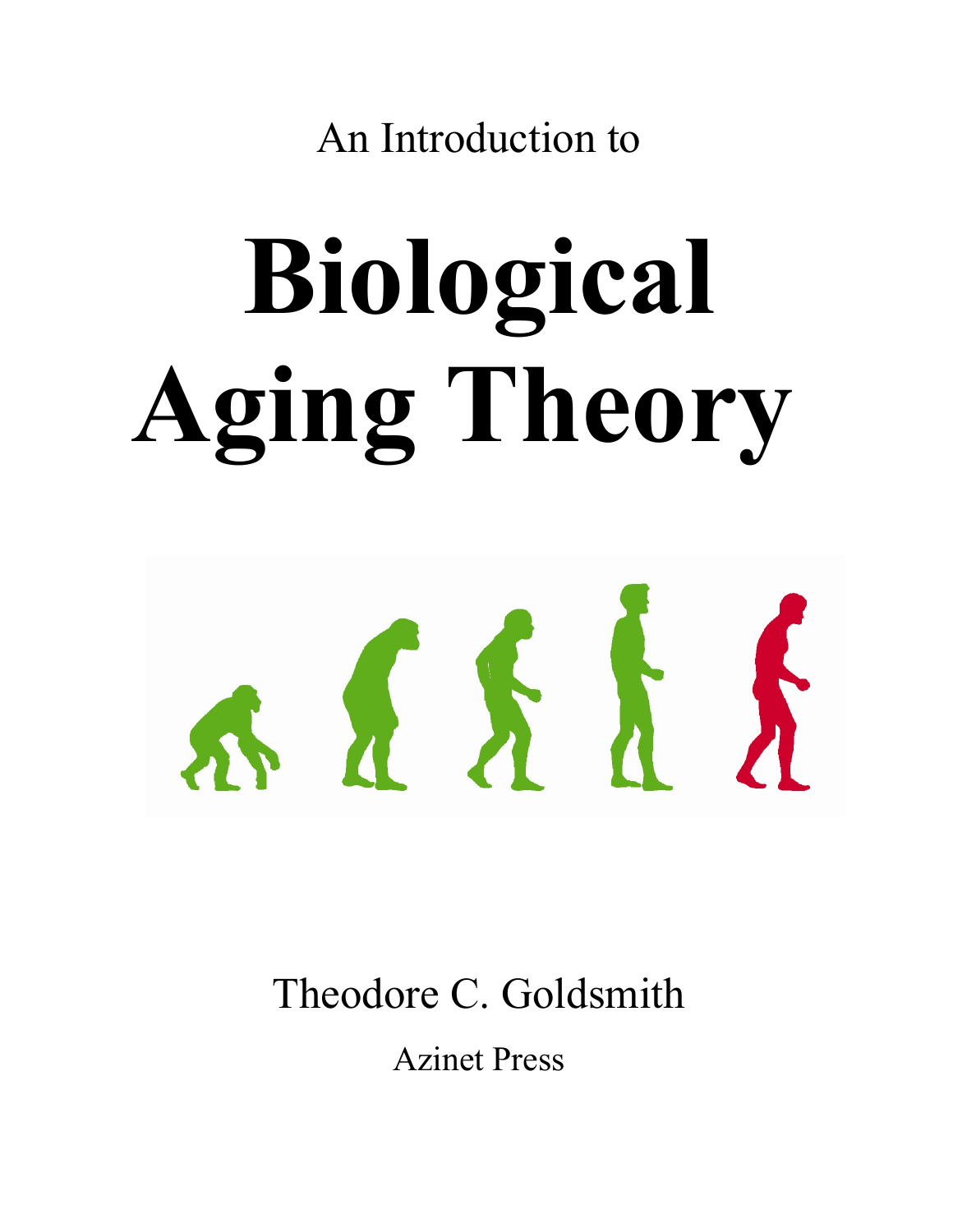Copyright © January 2011 Azinet Press

ISBN-13 978-0-9788709-1-1

ISBN-10 0-9788709-1-3

Azinet Press Box 239 Crownsville MD 21032 (410) 923-4745 books@azinet.com

Keywords: aging, ageing, senescence, evolution, gerontology, geriatrics, health and fitness, bioscience, theories of aging, evolvability, aging theories summary, regenerative medicine

> Cover art: Bulent Ince Editorial assistance: Elaine Evans

Amazon Kindle edition ASIN: B004L62CEQ Apple iBook edition: 9780978870911 Web PDF: [http://www.azinet.com/aging/aging\\_theory\\_introduction.pdf](http://www.azinet.com/aging/aging_theory_introduction.pdf)  Web epub: http://www.azinet.com/aging/aging\_theory\_introduction.epub

Revised: 3/21/2011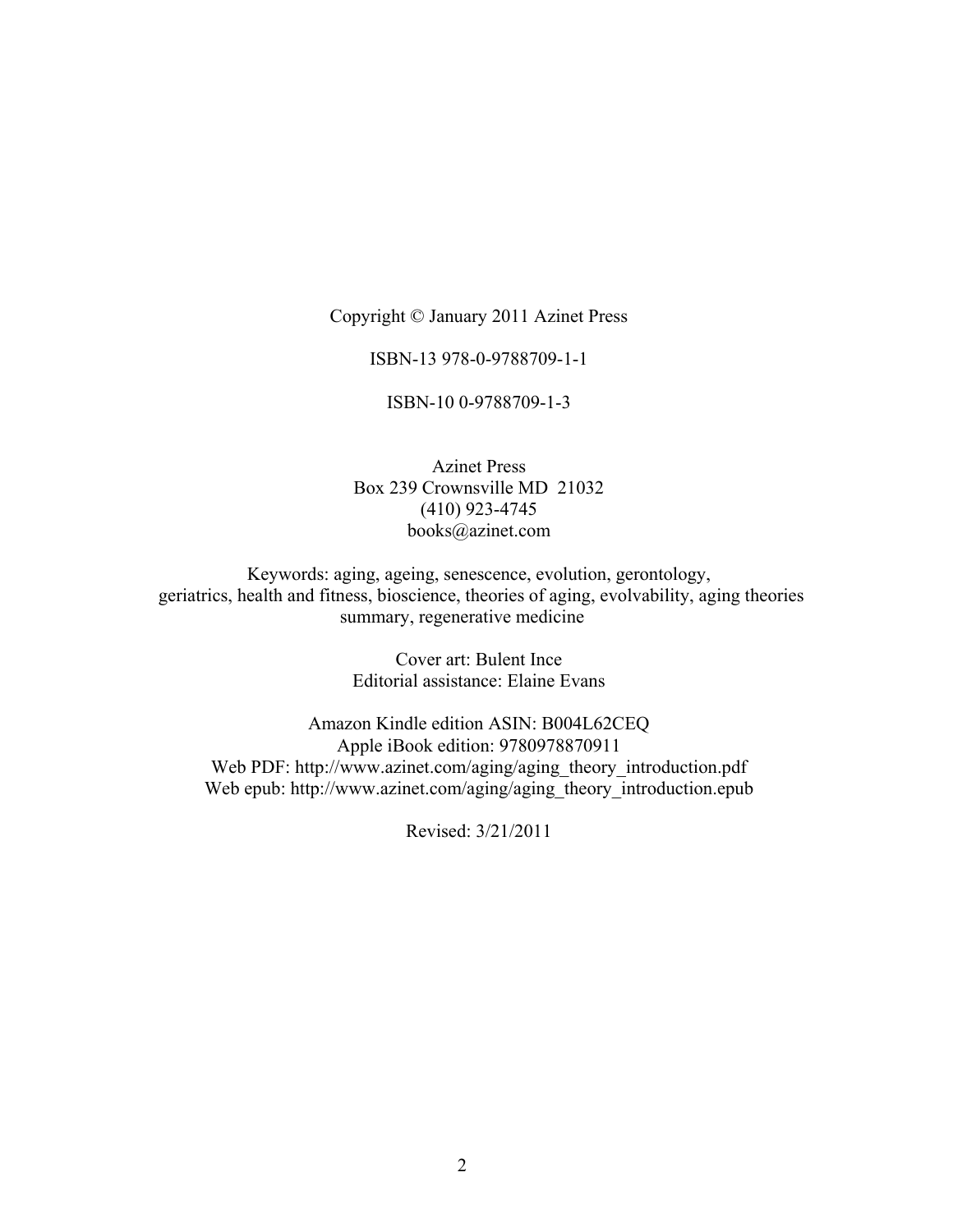## **CONTENTS**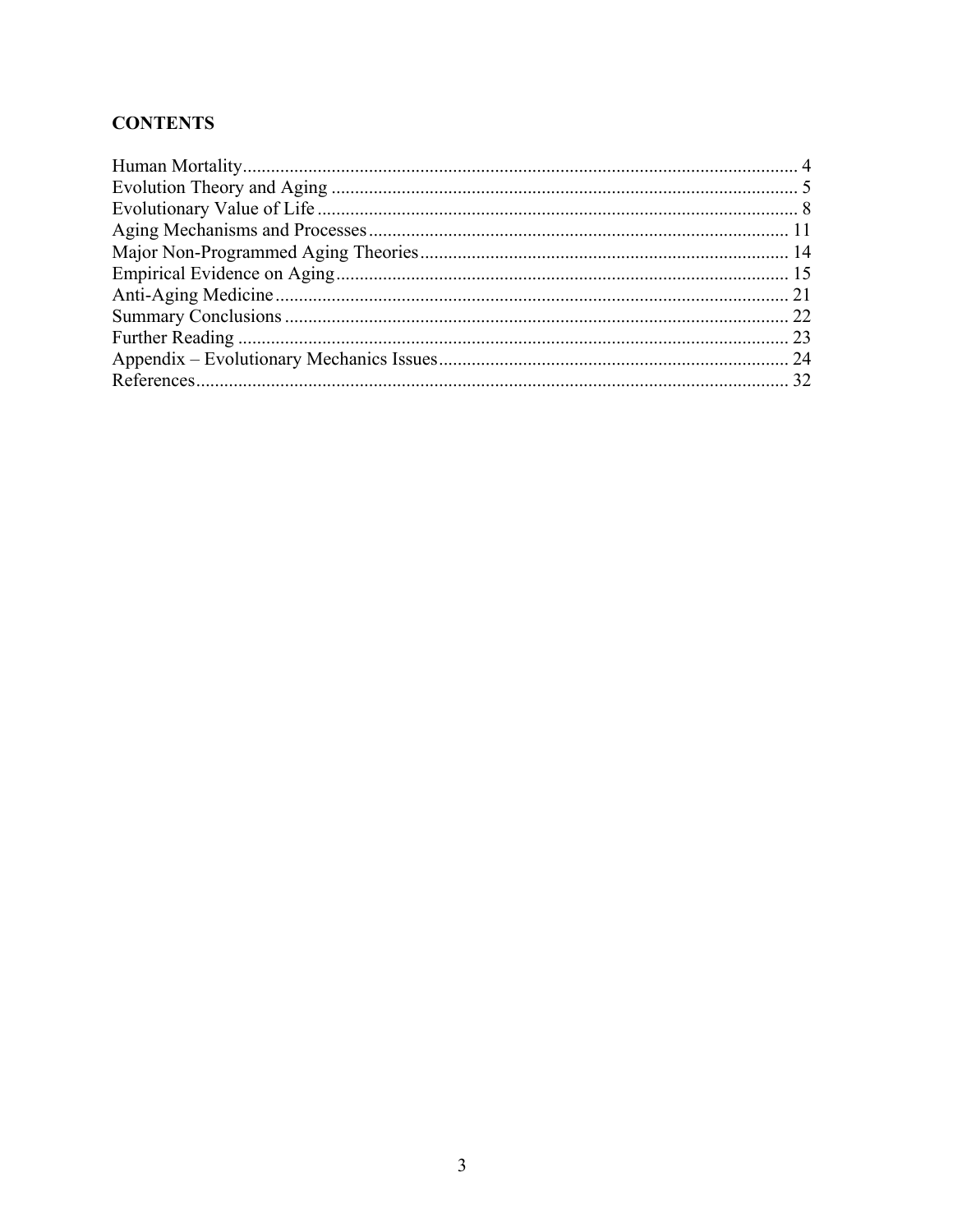## **An Introduction to Biological Aging Theory**

<span id="page-3-0"></span>This overview summarizes the current situation, history, major controversies, and medical implications of scientific biological aging theories. See *Further Reading* for a much more comprehensive treatment of this subject.

Scientific theories of biological aging (*senescence*) attempt to answer two questions:

**How do we age?** What are the specific biological mechanisms that cause aging? Aging is a very difficult subject for experimental investigation for two reasons:

First, aging is very diffuse and affects many different systems and tissues. If, for example, aging only affected the liver, we would have probably long since definitively determined the mechanisms behind aging.

Second, aging is a long-term process. An experiment to determine if a pharmaceutical agent suppresses a particular pathogen could be performed in a matter of days. An experiment to determine if an agent or protocol affects life span in mammals could take years or decades to perform.

Understanding the aging process is critical to our ability to understand and treat highly age-related diseases such as cancer and heart disease that currently kill the majority of people in developed countries, some at very young ages.

**Why do we age?** It is apparent that aging and life span characteristics are very specific to individual species and vary greatly between even very similar species. Mammal life spans vary over a range of about 100 to 1 between humans and the shortest-lived mouse  $(-0.8)$ years) and fish life spans vary over a range of at least 600 to 1. Some aspect of the *design* of each particular species therefore must determine life span. We look to evolution theory to explain why different species have different designs and evolution theory is consequently critical to attempts to explain why we age. Unfortunately, as will be described, aging and life span observations are among the very few observations that appear to conflict with Darwin's theory and no scientific agreement has been reached regarding evolutionary explanations for aging despite 150 years of effort.

Because of the experimental difficulties, theories as to why we age are very important in providing guidance to experimental approaches. Many experimental proposals are suggested by a specific evolution-based aging theory.

## **Human Mortality**

The chart below shows USA 1999 cohort death rates from all causes as a function of age at death (National Center for Health Statistics<sup>[1](#page-31-1)</sup>). This is a *log* chart. The probability of death increases *exponentially* from about age 30, doubling approximately every seven years. In other words, aging is a major contributor to death rate starting at age 30. Aging is not just a problem for old people; about half of mortality in 37-year-olds results from aging. Curiously, death rates level off and even decline slightly for extremely old (100+) people.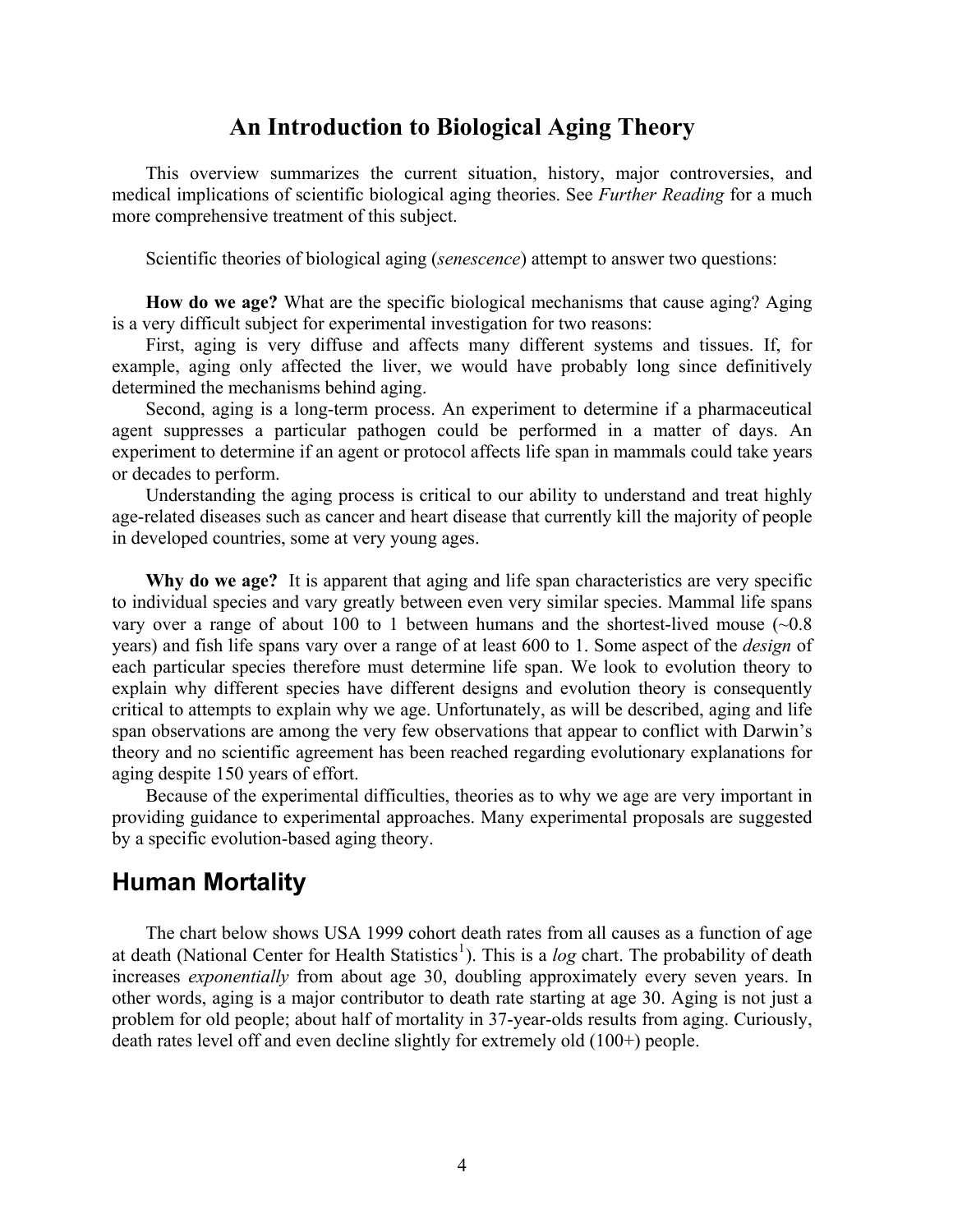<span id="page-4-0"></span>

#### 1999 USA Mortality by Age

## **Evolution Theory and Aging**

Charles Darwin<sup>[2](#page-31-2)</sup> published his book *On the Origin of Species* in 1859 and proposed that current organisms were descended from earlier species and further that the evolution process was directed by *natural selection* or "survival of the fittest." Darwin thought that evolution was very incremental and occurred in "tiny steps." The differences between a human and a single-cell organism were the result of accumulating these minute increments for billions of years. Note that this idea requires that the natural selection process be capable of distinguishing between minute differences in survival or reproductive capability.

It was understood that the design of an organism involves myriad compromises or *tradeoffs*. Strength might be a tradeoff with speed. A water buffalo might have the same ability to survive and reproduce as a gazelle.

It was widely known prior to Darwin that the design of a species could be altered by selective breeding (and by extension, natural selection). However, it was also known that no amount of selective breeding of dogs could ever create a cat. Selective breeding (and natural selection) can only alter traits that *vary* between interbreeding individuals. Species (essentially by definition) differ in regard to design characteristics that *do not vary* between individuals. Therefore, prior to Darwin, there was no apparent way that natural selection could create a *new* species. Darwin's idea was that occasional inheritable mutations to individual organisms created *new* small variations within a species on a time scale that was so slow as to be unobservable.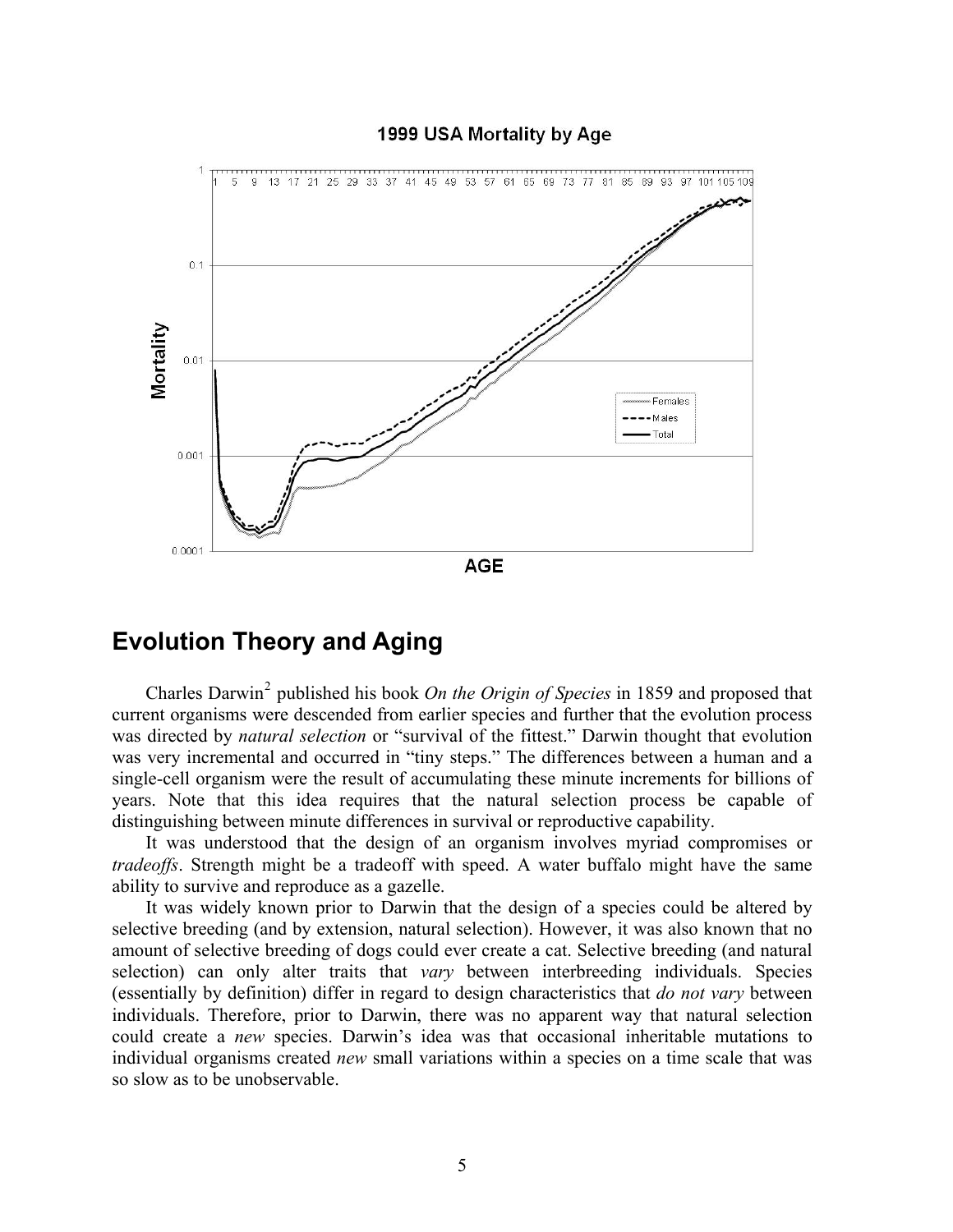There is currently no scientific disagreement regarding the idea that evolution of Earth life has occurred and the vast majority of biological observations match Darwin's concept. Introductory biology courses currently teach that Darwin's natural selection theory is scientifically generally accepted as the complete and comprehensive explanation for the evolution process.

However, in connection with aging and life span observations, major difficulties immediately appeared. Darwin's idea was that random small mutational changes to organisms propagated in a population if they increased the ability of the organisms *possessing them* to survive and reproduce. Darwin did *not* suggest that the evolutionary value of survival or reproduction varied as a function of age. If an organism could survive longer and reproduce more, that was good; if it could survive and reproduce yet longer, that was even better. There was no reason to believe that the  $N<sup>th</sup>$  descendent of a parent organism was any less important to the evolution process then the first descendent. Therefore, according to Darwin, the force of evolution was toward achieving *immortality* or the absence of *internal* limitations to life span or reproductive capability in addition to *adapting* to *external* conditions that imposed limitations on life span and reproduction.

It was immediately apparent that Darwin's idea did not match multi-species aging and life span observations. Critics wrote Darwin<sup>[3](#page-31-2)</sup> (c. 1859) and asked, in effect: If natural selection had been accumulatively operating for billions of years selecting longer and longerlived individuals, why hadn't immortality been achieved? If there was some fundamental age-dependent limitation to life span or reproduction such as a law of physics or chemistry that could not be overcome by the evolution process, why were life spans of similar species so different?

Another aspect of Darwin's theory that is important to subsequent discussion is the idea of *individual benefit*. Although Darwin never used that term, subsequent interpretation of Darwin's propagation concept seemed to logically require that *individual* organisms survive longer and breed more in order to propagate their individual designs. Evolved organism design characteristics including inherited behavioral traits should therefore benefit individual organisms and their direct descendents *against* competing members of the same species. This is the "dog eat dog" aspect of Darwinian evolutionary mechanics theory. Darwin considered that competition was fiercest between members of the same species because they, by definition, had the same requirements for food and habitat. Strict Darwinists currently believe that a design characteristic that benefits species survival or provides other more diffuse "group" benefits cannot evolve if it causes *any* disadvantage to the ability of individual organisms to survive and reproduce.

Since such a large proportion of observations conformed to Darwin's idea, it was reasonable to assume that eventually we would find a conforming explanation for life span observations. This did not occur. In the intervening 150 years, theorists have proposed a number of different minor modifications to Darwin's natural selection theory in order to accommodate aging as well as some other apparent conflicts between Darwin's theory and observations. As described in the following sections, these modifications logically result in very different aging theories, which in turn predict dramatically different concepts for biological aging mechanisms.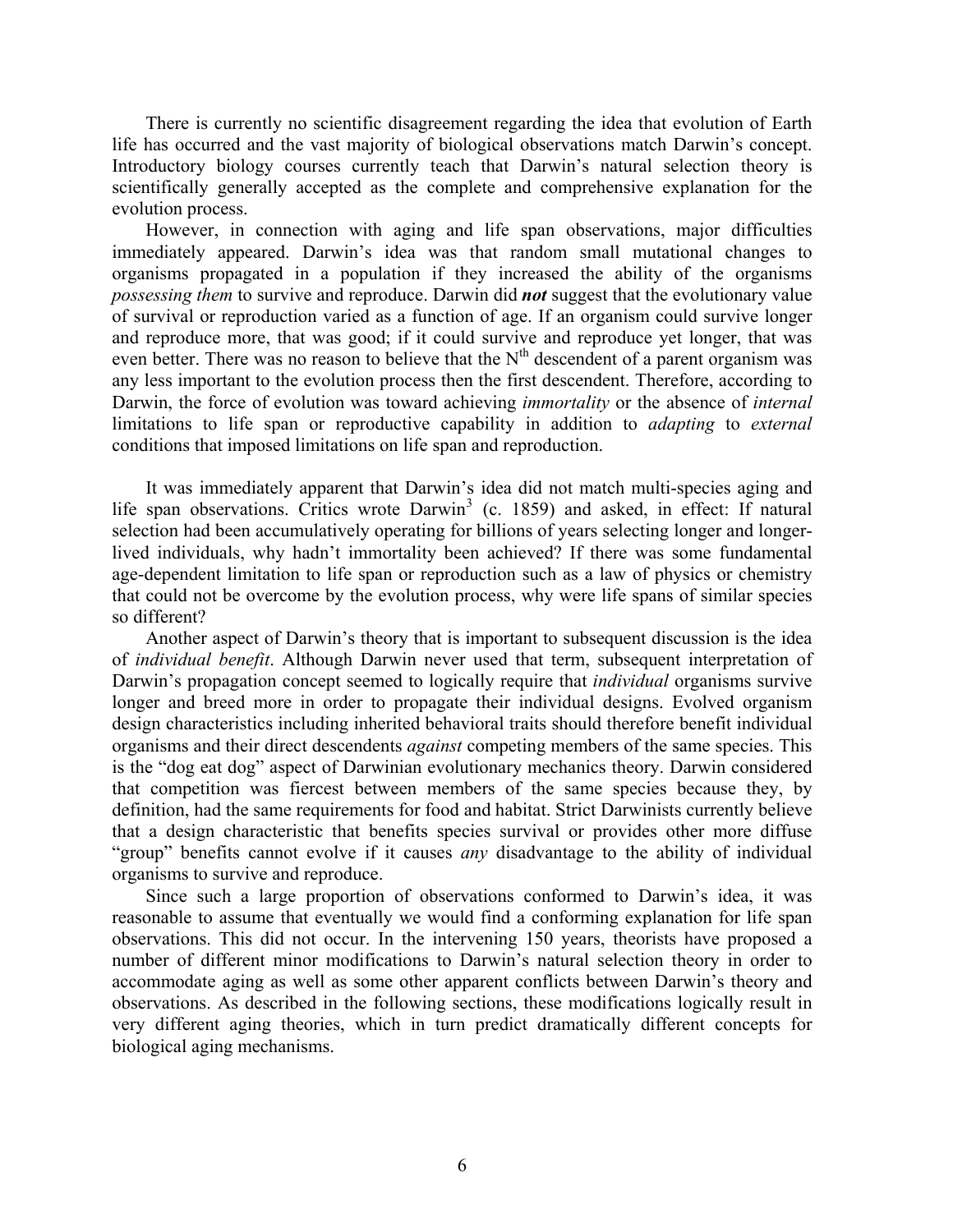Most people are under the impression that there is currently no *scientific* disagreement with natural selection theory (not true). Apparent discrepancies between natural selection and observations have steadily increased since Darwin. Here is a brief list of apparently conflicting observations.

#### **Aging and life span**. See above.

**Altruism**. Animals are observed to act in a manner not consistent with their individual best interest.

**Excess age of reproductive maturity**. Reproductive maturity in many animals (especially males) is delayed relative to the age plausibly required for its development, often apparently an individual disadvantage.

**Mating rituals**. Some mating rituals appear to represent individual disadvantage.

**Biological suicide**. Some instances of biological suicide present no apparent offsetting individual benefit (see octopus below).

**Sexual reproduction**. Sexual reproduction appears to often represent a massive individual disadvantage relative to asexual reproduction (see appendix).

**Inheritance mechanisms**. Many genetics discoveries raise issues with traditional natural selection theory (see appendix).

Since 1962, theorists have formally proposed a number of general adjustments to natural selection theory in response to the observed discrepancies. They all suggest that more diffuse benefits in addition to individual survival or reproductive benefit can influence the evolution process.

**Group Selection**. A group benefit<sup>[4](#page-31-2)</sup> can offset an individual disadvantage.

**Kin selection**. Benefit to a small related group<sup>[5](#page-31-2)</sup> can offset individual disadvantage.

Gene-oriented selection. A benefit to propagation of genes can offset individual disadvantage (e.g. R. Dawkins<sup>[6](#page-31-2)</sup> Selfish Gene Theory)

**Evolvability**. A benefit to the evolution process<sup> $7$ </sup> can offset individual disadvantage.

*None* of these *alternative* theories suggests that Darwinian natural selection is not the most important force behind the evolution process. They *all* suggest that other, more subtle and diffuse factors can *also* influence the evolution process. Proponents claim that these theories provide explanations for all of the listed discrepancies and defend violation of the individual benefit requirement with complex arguments often based on modern genetics discoveries (see appendix).

The primary scientific objection has historically concerned *propagation*. Some proponents of traditional Darwinism still contend that it is "impossible" for a characteristic to propagate and be retained in a population if it causes a net individual disadvantage, regardless of any diffuse benefit.

All of the alternative theories support the idea that a limited life span could produce a *selectable* evolutionary benefit and that therefore organism design characteristics that purposely limit life span could be evolved and retained. Aging theories proposing specific non-individual benefits for a design-limited life span have been proposed for most of them. Aging theories to the effect that evolved organism design features purposely limit life span in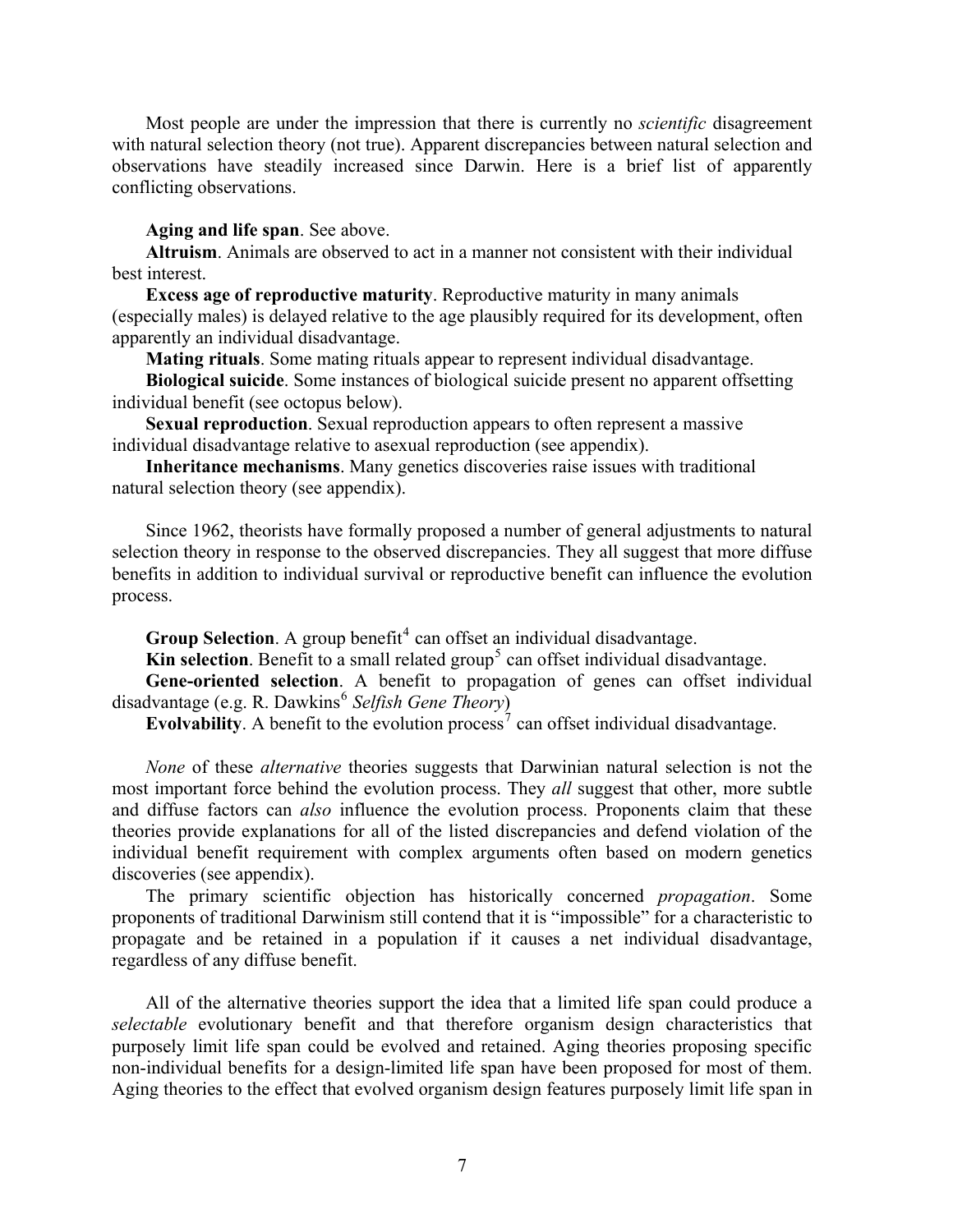<span id="page-7-0"></span>order to obtain a non-individual benefit are called *programmed aging theories*. The first such theory was proposed by August Weismann in 1[8](#page-31-2)82. Weismann thought<sup>8</sup> that self-limited life span or "programmed death" aided the evolution process by increasing resources available for younger and therefore minutely more evolved individuals. Since then, many other nonindividual benefits for self-limited life span have been proposed $6$ .

As will be described in the following sections, other theorists have proposed changes to Darwin's theory that are specific to the aging/life span issue in order to support some *nonprogrammed* theories of aging in mammals.

As a further confusing factor, there is substantial *religious* objection to both the idea of evolution and the idea that natural selection could be a comprehensive explanation for the existence of current species, especially humans. Resulting pseudoscience proposals (*creationism* and *intelligent design*) obscure genuine scientific issues surrounding evolutionary mechanics.

## **Evolutionary Value of Life**

The evolutionary benefit or cost of a particular organism life span is central to evolutionary theories of biological aging.

The sketch below illustrates four different scientific concepts regarding the evolutionary value of life as related to age of reproductive maturity. The benefit or cost is a measure of evolutionary force toward adapting changes in the design of an organism. Each of these concepts logically leads to an entire family of corresponding biological aging theories that in turn logically lead to particular concepts regarding the aging process.

Everybody agrees that it is beneficial for an organism to live long enough to reach reproductive maturity and that degradation due to internal limitations (aging) prior to that point would represent an evolutionary disadvantage. Further, as illustrated, life span beyond the minimum required for reproduction would be useful for organisms such as mammals and birds that need additional time to protect, nurture, or train their young. Other characteristics of specific species could affect details of the evolutionary benefit of life and therefore the shape and length of the curves below.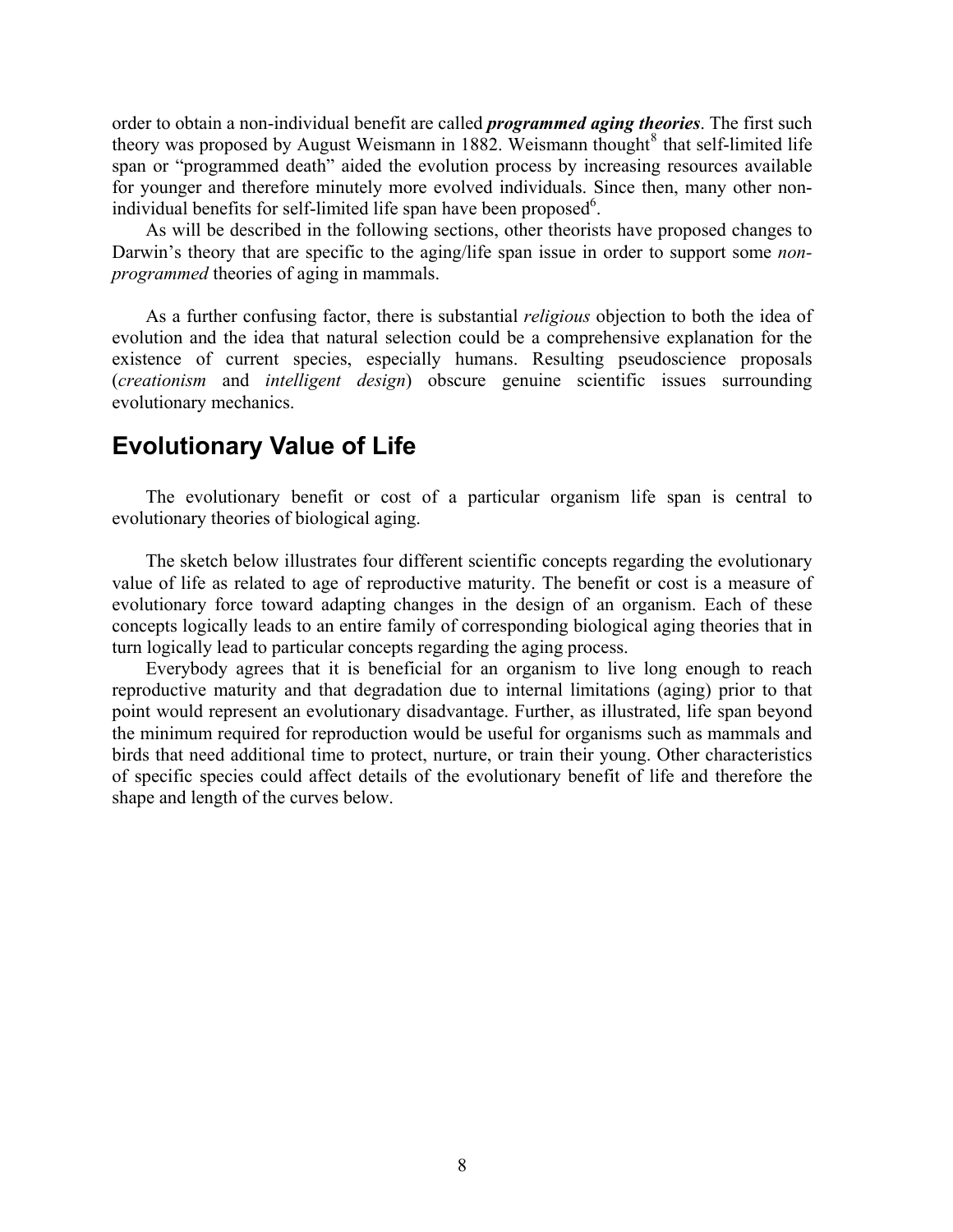

The germane scientific disagreements concern the later (older) portions of the curves during which aging occurs.

Darwin, (interrupted horizontal line 1), did not suggest that the evolutionary value of survival varied with organism age. Any incremental increase in life span added to an organism's opportunity for reproduction and therefore created evolutionary benefit that continued indefinitely. The force of evolution was therefore toward development of immortality. Darwin's critics immediately noted that most organisms were not immortal and that life spans varied greatly between otherwise similar organisms. Further, some plant and animal species died immediately after reproducing for the first time. These observed conflicts with Darwin's idea eventually led to development of the other three concepts.

<span id="page-8-0"></span>Peter Medawar<sup>[9](#page-31-2)</sup> (solid line 2) proposed in 1952 that the evolutionary benefit of extended (substantially beyond age of reproductive maturity) life span in mammals becomes so negligible as to have no evolutionary effect at some species-specific age linked to reproductive maturity. Genetic drift could then introduce random changes that cause aging as long as their negative effects only occurred subsequent to that age. This led to the *mutation accumulation theory* of mammal aging. A yet longer life span has negligible evolutionary value but no disadvantage. His argument was that few wild mammals live long enough for aging to become a problem and the few that do have little effect on the evolution of a population. *Wild* organisms are subject to *external* limiting factors such as predators, intraspecies warfare, harsh environment, lack of food supply or habitat, and infectious diseases. According to Medawar, a wild population of non-aging mammals would be very similar to a population of aging animals and would evolve in exactly the same way.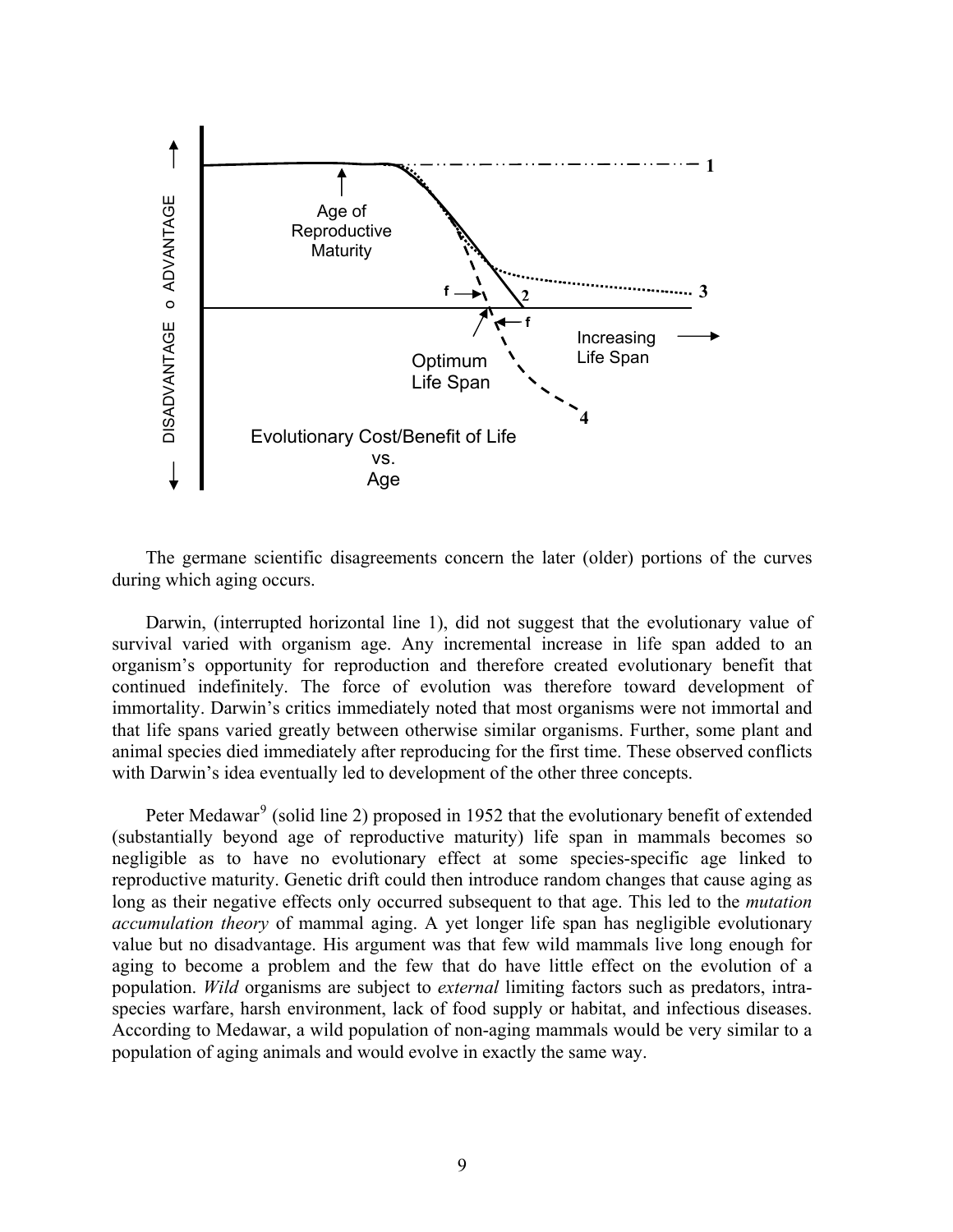<span id="page-9-1"></span><span id="page-9-0"></span>Many other proponents of non-programmed mammal aging (e.g. G. Williams<sup>[10](#page-31-2)</sup>, T. Kirkwood<sup>[11](#page-31-2)</sup>) subsequently proposed (dotted line 3) that the evolutionary benefit of additional life span free of the deleterious effects of aging never declines to zero, essentially splitting the difference between Medawar and Darwin. A longer life would allow progressively more opportunity for reproduction and consequently at least some advantage in the propagation of an individual organism's design. In addition, aging causes degradation at relatively young ages and this degradation has obvious negative effects on survival potential. These theorists therefore proposed that aging must be an unavoidable adverse side effect rigidly linked to some beneficial design property or properties. Because, according to this concept, the evolutionary benefit of life declines once an organism has had some opportunity to reproduce, the ultimately catastrophic disadvantage of aging could be outweighed by a relatively smaller compensating advantage to younger mammals. The assumed rigid linkage prevents the evolution process from producing a design that accomplishes the benefit without the adverse side effect. Note that both concepts 2 and 3 were developed *prior* to the development of any of the alternative evolutionary mechanics theories mentioned earlier.

<span id="page-9-2"></span>Finally, advocates of programmed aging<sup>[12](#page-31-2), [13](#page-31-2), [14](#page-31-2), [15](#page-31-2)</sup> (dashed line 4) contend that beyond some species-specific life span, also dependent on age of reproductive maturity, additional life span creates an evolutionary *disadvantage* and that therefore organisms evolved mechanisms for proactively regulating their life spans to achieve an *optimum* life span. In this case, there would be evolutionary force (f) to both achieve the species-specific optimum life span by means of myriad evolved survival characteristics and to avoid exceeding it by means of an evolved life span regulation mechanism. Because, unlike the other concepts, there is evolutionary force toward *limiting* life span, there is an evolutionary rationale for the development of a complex mechanism to accomplish the limiting function. In a manner similar to many evolved mechanisms, such a regulation mechanism could include means for detecting local or temporary external conditions and optimizing an individual's life span to fit those conditions. This concept provides a much better fit to empirical evidence than the others but requires a larger, more general, adjustment to Darwin's idea than concepts 2 and 3.

Important Note: All of the concepts discussed here assume that reproductive decline with age is a *symptom* of aging not an evolutionary *cause* of aging. A non-aging organism would have no decline in its reproductive capability with age. If an organism had an evolved design that purposely limited its reproductive capability (e.g. otherwise unnecessary delay in reproductive maturity or purposely limited maximum reproductive age), that would present the same evolutionary issues as a design that purposely limited life span. If there was some fundamental age-dependent limitation to reproduction, why did it not apply to similar species? Some apparently non-aging organisms exist (see below) that indeed do not display either reproductive decline or decline of survival characteristics such as strength, mobility, or sensory acuity.

No one has a means for assigning any absolute value to curves 2, 3, and 4. The endless argument between proponents of these three concepts can thus be summarized: Is the evolutionary value of extended life zero, at least minutely positive, or at least minutely negative? As we will see in the next section, this hair-splitting exercise defines theories of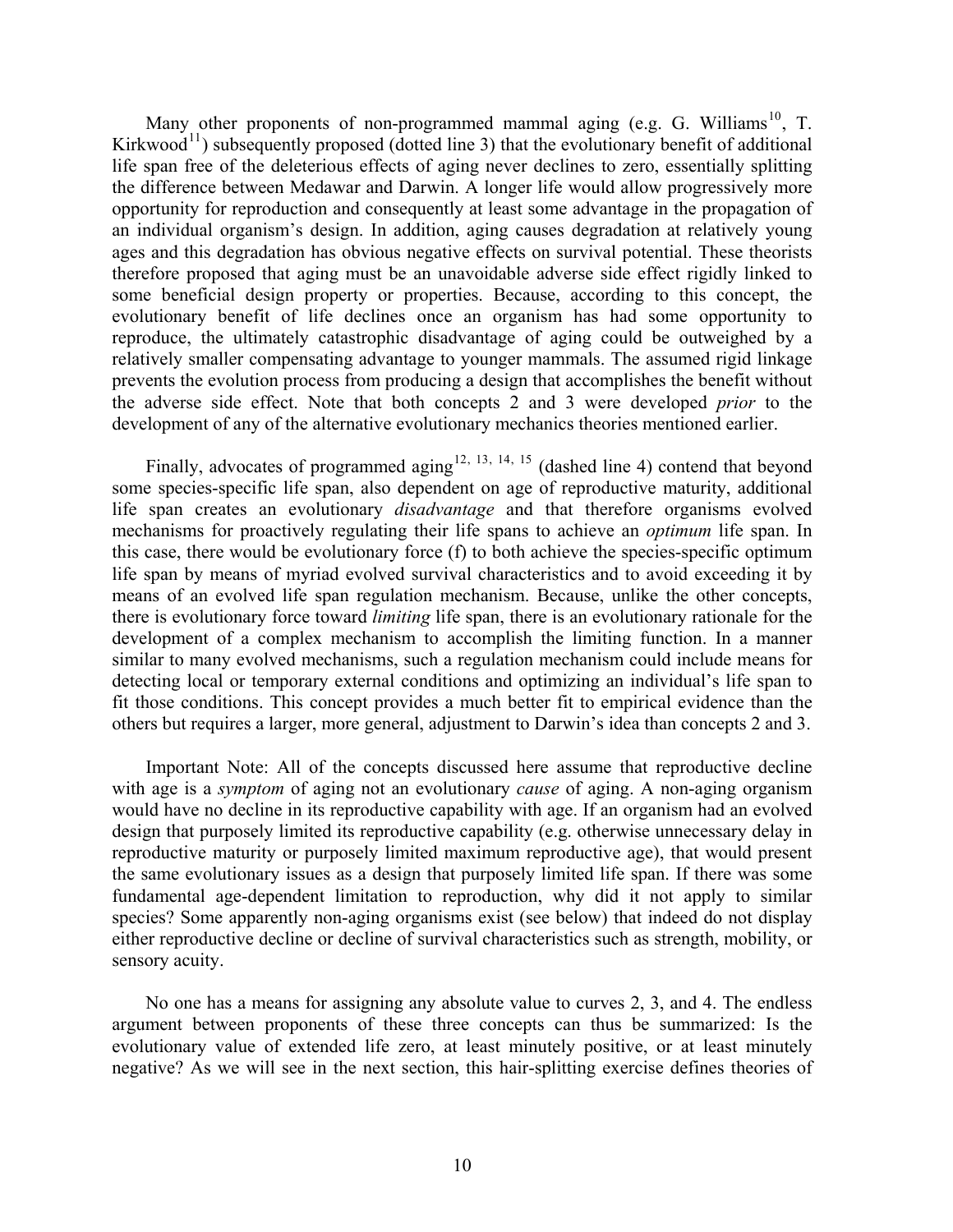<span id="page-10-0"></span>biological aging and dramatically affects the nature of aging mechanisms predicted by the theories.

Because the differences between these value-of-life concepts (especially 2, 3, and 4) involve subtle secondary effects and complex processes operating during millions or billions of years, proving that any one of them is correct has eluded science. There is no scientific agreement regarding value-of-life. All four concepts, encompassing all of the possibilities regarding evolutionary value-of-life relative to reproductive maturity, have current followers.

There is an interesting dichotomy here: Proponents of creationism or intelligent design contend that it is "impossible" that evolutionary mechanics science will *ever* explain how current species came to exist and that therefore God or some other source of supernatural intelligence must have directed and implemented the design of each current species. They are not pressing similar claims about geology or astronomy, which have similar direct conflicts with religious teachings.

At the polar opposite extreme, some current theorists<sup>[1](#page-10-1)</sup> contend, in effect, that it is "impossible" that their particular *current* evolutionary mechanics concept (e.g. value-of-life concept 3) could be less than perfectly correct and comprehensive and that therefore any conflicting empirical evidence (or theories) must be incorrect. Claims by current scientists that multiple competing scientific theories and observations are "impossible" are essentially unheard of in other scientific disciplines. Such claims in evolutionary mechanics are likely to be at least partly a reaction to the existence of intelligent design. Recognizing that there is any scientific disagreement regarding evolutionary mechanics would result in increasing already substantial pressure to include intelligent design as a "scientific" alternative to natural selection, especially in American biology textbooks.

# **Aging Mechanisms and Processes**

This section summarizes four concepts regarding the processes and mechanisms that are associated with biological aging in humans and other organisms. There is relatively wide agreement that deteriorative processes that cause molecular damage are involved in the aging process. The concepts below illustrate that dramatically different aging mechanisms could exist that are all based on deteriorative processes but different value-of-life concepts. Each successive concept incorporates and is built upon the previous concept and is consequently more complex. Successive concepts provide progressively better fit to empirical evidence and additionally suggest more points at which we could attempt intervention in the aging process.

## **1. Simple Deterioration**

 $\overline{a}$ 

**Deteriorative** Processes

<span id="page-10-1"></span><sup>&</sup>lt;sup>1</sup> "The way evolution works makes it impossible for us to possess genes that are specifically designed to cause physiological decline with age or to control how long we live." L. Hayflick, et al, *Scientific American*, 2004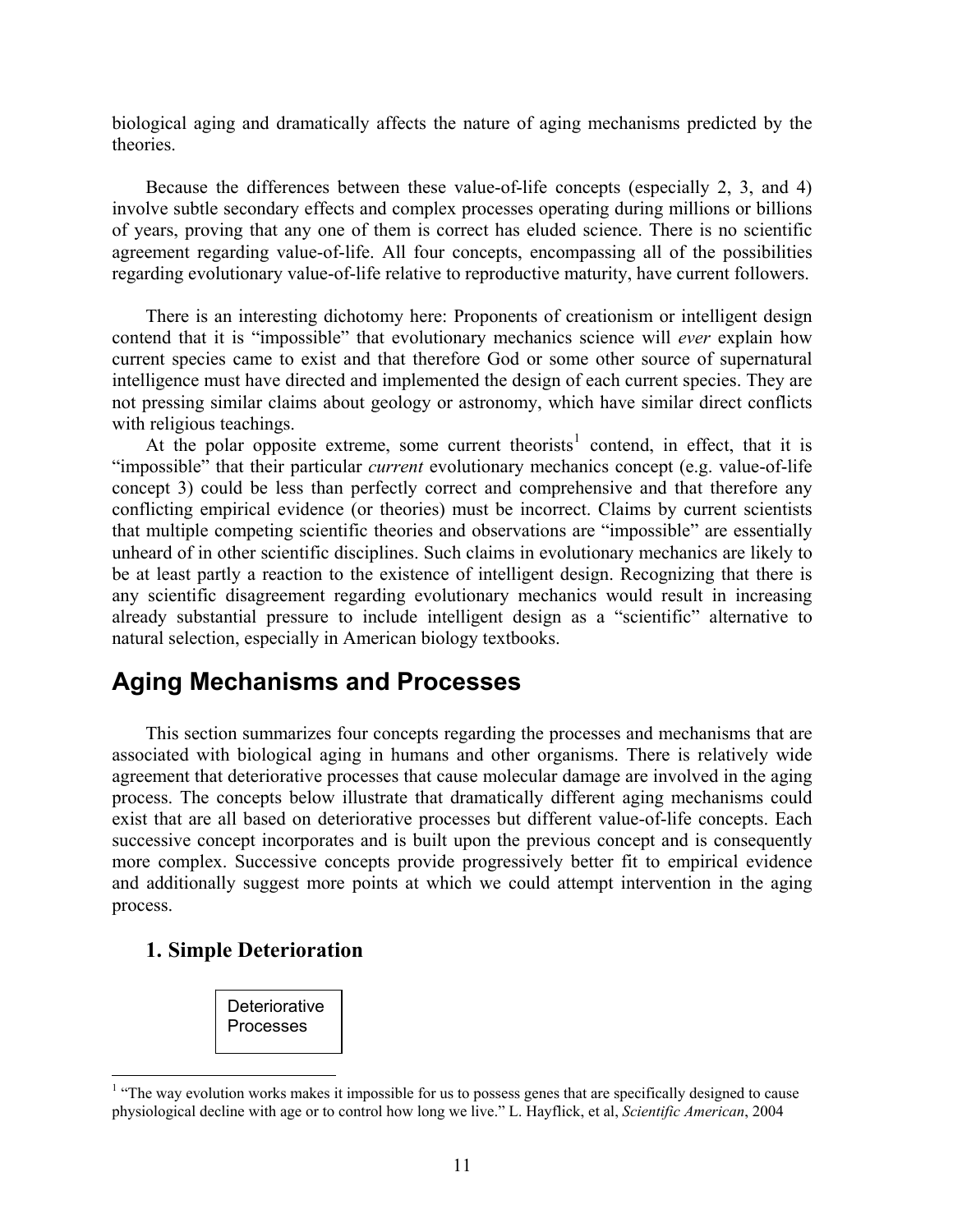**Premise**: Aging is simply the result of accumulative deteriorative processes such as oxidation, telomere shortening, other molecular damage, stochastic (random) changes, wear and tear, and disease-specific processes such as accumulation of cell mutations (cancer), or accumulation of blood vessel deposits or damage. Potentially many deteriorative processes are involved although some theorists believe one or another such as oxidation or telomere shortening dominates. This is the only one of the four concepts presented here that is compatible with Darwinian evolution theory and value-of-life concept 1 as taught in introductory biology classes. Consequently, most people are logically driven toward believing in simple deterioration theories. These theories tend to suggest that aging is an unalterable fact of life resulting from fundamental limitations. Billions of years of evolution that have resulted in human brains, eagle's eyes, and other marvels of life have been unable to overcome aging.

*Telomeres* are "end caps" on chromosomes. Progressive shortening of telomeres during cell division has been implicated as an aging process, most notably by  $\overline{L}$ . Hayflick<sup>[16](#page-31-2)</sup> in 1961. Telomeres can be repaired by the enzyme *telomerase*.

**Empirical Evidence**: There is wide agreement that deteriorative processes exist and cause gradual deterioration in inorganic and organic systems. However, the simple deterioration concept provides a poor fit to empirical evidence. In particular, it does not explain the very large differences in life spans observed between very similar species that presumably have very similar exposure to generic deteriorative processes.

**Intervention**: Agents such as anti-oxidants could be sought that directly interfere with a deteriorative process. It is common practice to seek agents that interfere with disease-specific deteriorative processes such as anti-cholesterol medications.

### **2. Maintenance and Repair**



**Premise**: Deteriorative processes exist but are countered and offset by maintenance and repair mechanisms whose effectiveness varies between species. The existence of these mechanisms, corresponding to the respective deteriorating processes, slows accumulation of the deteriorating effect. The effectiveness of the maintenance and repair mechanisms varies between species because evolutionary force to develop and maintain them varies according to value-of-life concept 2 or 3. Organisms with later ages of reproductive maturity *needed* to live longer and therefore developed and retained more effective maintenance mechanisms. Life span is *not* primarily limited by fundamental limitations but rather by differences in the efficiency with which different species combat deteriorative processes, an idea that increases the plausibility of intervention.

**Empirical Evidence**: This concept fits *gradual* aging and the multi-species life span variation in mammals. Additionally, we know that various maintenance mechanisms exist: hair grows, wounds heal, dead and damaged cells are replaced, and infections are combated.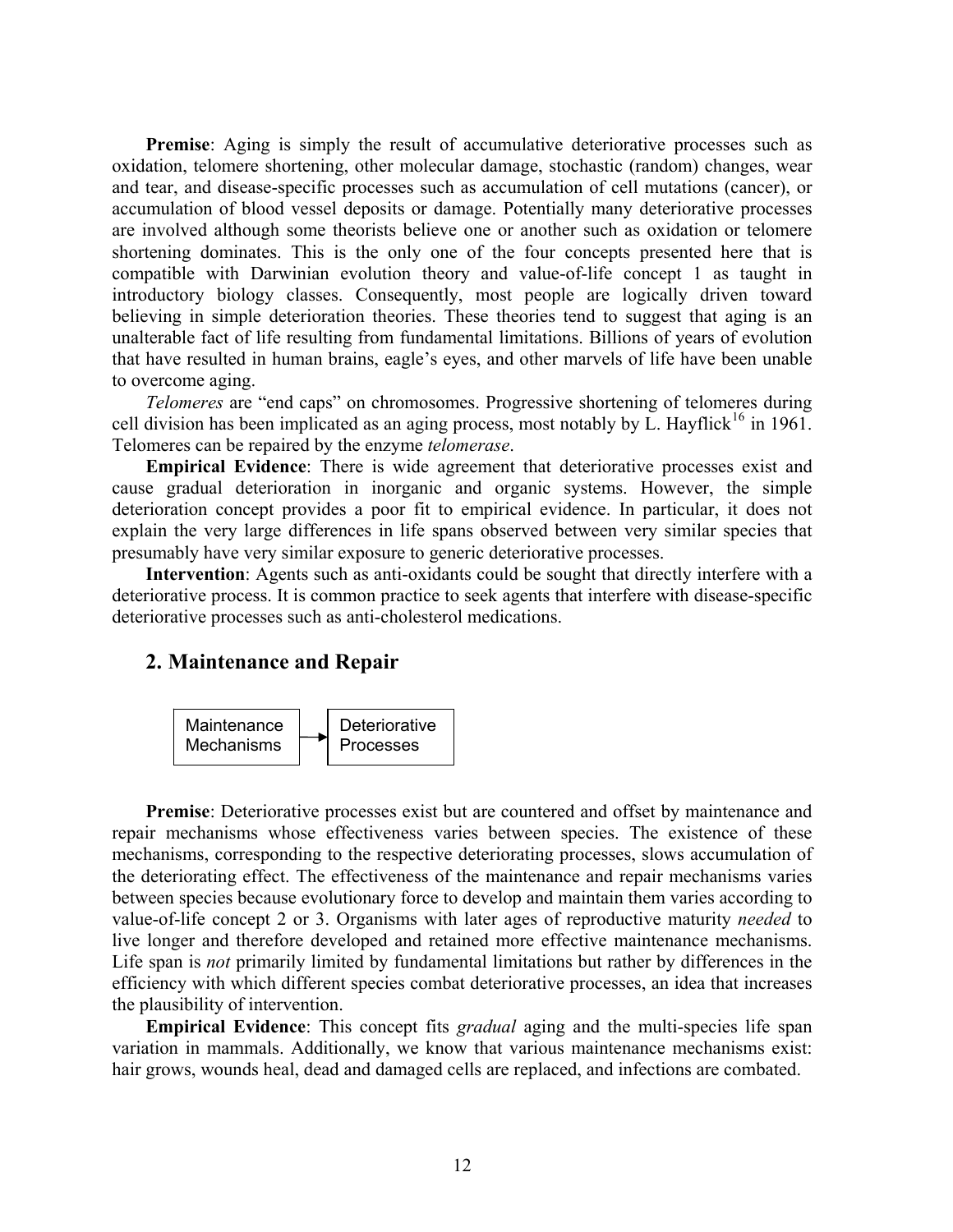**Intervention**: In addition to the above, we could seek agents that act to increase the effectiveness of the maintenance mechanisms, such as by increasing production of naturally occurring anti-oxidants or telomere repair enzymes.

## **3. Programmed Aging**



Premise: Deteriorative processes exist and are offset by maintenance mechanisms but the maintenance activities are in turn modulated (attenuated) by a species-specific genetically specified biological program to result in the observed species-specific life spans. The program involves some sort of biological clock or method for determining when to slow the maintenance functions. The program and clock could be common to multiple maintenance mechanisms suggesting that signaling is involved. This idea logically descends from valueof-life concept 4. Organisms *need* to limit their life spans because doing so produces an evolutionary advantage according to one of the alternative evolutionary mechanics theories.

**Empirical Evidence:** In addition to fitting the multi-species life span observations, this concept fits discoveries of genes that *cause* aging in various species. It also fits observations of species such as salmon that die suddenly or age very rapidly at some point in their lives in that a program calling for that behavior is easily visualized whereas the necessarily gradual accumulation of un-repaired damage postulated in mechanism concept 2 has difficulty. Further, this concept fits observation of human genetic diseases that simultaneously cause acceleration of many (progeria) or most (Werner syndrome) symptoms of aging as these conditions could be affecting a common program controlling multiple maintenance functions.

Intervention: In addition to all of the foregoing, we could seek agents that interfere with the operation of the clock or interfere with associated signaling. Signaling in this context refers to chemical signals such as hormones that are used to coordinate biological processes within an organism or even between organisms (pheromones).

## **4. Regulated Programmed Aging**



**Premise**: Deteriorative processes exist and are offset by maintenance mechanisms but the maintenance activities are modulated by a genetically specified species-specific biological program, which in turn can be adjusted by sensing of external conditions that act to alter the optimum life span.

<span id="page-12-0"></span>**Empirical Evidence**: In addition to all of the above, this concept fits observations of explicit life span regulation in various organisms  $(C.$  Kenyon<sup>[17](#page-31-2)</sup>, et al). It also fits observations that life spans are *increased* by external conditions that would nominally be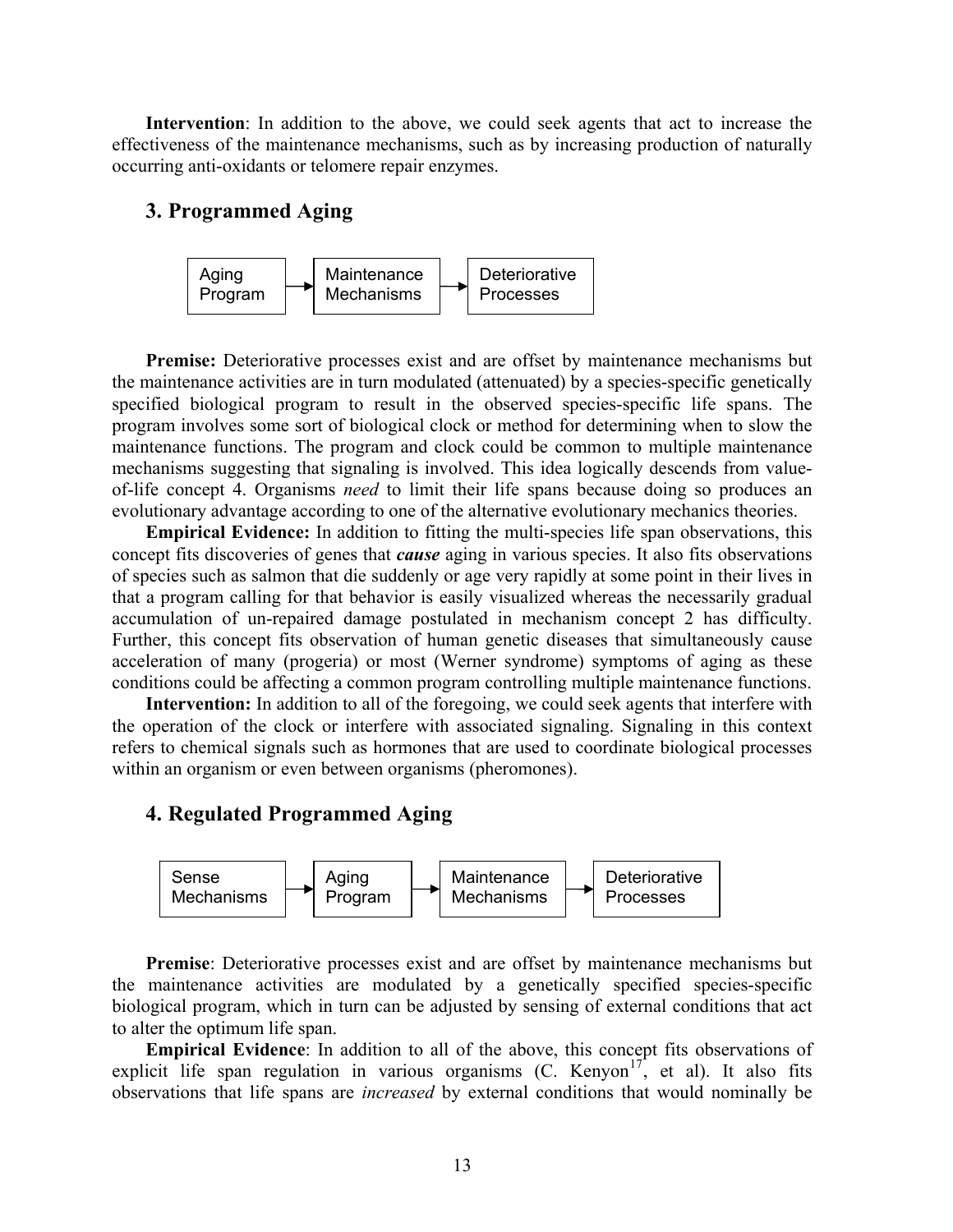<span id="page-13-0"></span>expected to *increase deterioration* such as caloric restriction or stress because sensing of these conditions could be adjusting life spans. Known biological clocks are commonly adjusted by sensing of external conditions. For example, mating seasons and circadian rhythms are synchronized to planetary cycles.

**Intervention**: In addition to all of the above, agents and protocols could be sought that interfere with sense functions or associated signaling.

All of these aging mechanism concepts have associated evolutionary rationales that attempt to explain why the particular mechanism should have evolved or been retained in the designs of the possessing organisms. The evolutionary arguments involve evolutionary value-of-life concepts that attempt to explain why evolution would select more effective or less effective maintenance mechanisms (concept 2) or even select mechanisms that purposely limit (concept 3) or regulate (concept 4) organism life span. Concept 4 requires substantially the same evolutionary assumptions as concept 3 but provides a better match to empirical evidence.

Since all four aging mechanism concepts involve deteriorative processes, research into direct intervention with those processes (concept 1) is the least controversial. However, ignoring the other concepts despite their superior match to empirical evidence is likely to result in missing major opportunities for successful intervention in aging processes and consequent treatments for age-related diseases and conditions.

# **Major Non-Programmed Aging Theories**

Many gerontologists believe one of the following competing non-programmed theories of aging:

The *mutation accumulation theory* (P. Medawar<sup>[9](#page-8-0)</sup>, 1952) proposed based on value-oflife concept 2, which Medawar originated, that aging is effectively the result of myriad universal genetic diseases. Each of these only creates problems in the age regime during which there is no evolutionary value to further life and has therefore not been selected out by the evolution process. Medawar cited Huntington's chorea as an example of an age-related genetic disease.

The *antagonistic pleiotropy theory* (G. Williams<sup>10</sup>, 1957) proposes based on value-oflife concept 3, which Williams originated, that mammal aging is the result of myriad adverse side effects rigidly linked to various unknown individually beneficial characteristics. If the side effects caused problems only in later life, the associated benefits to younger mammals could provide a valid tradeoff. *Pleiotropy* refers to the observation that a single gene often affects different and diverse phenotypic properties and that thus there exists a linkage between those properties that would be difficult for evolution to overcome, preventing the evolution process from finding a way to accomplish the benefit without the side effect. Williams concluded that based on his theory, medical interference with the aging process was "impossible." See appendix for more on this theory. Many other theorists contend that aging is an unavoidable side effect rigidly linked to some beneficial property.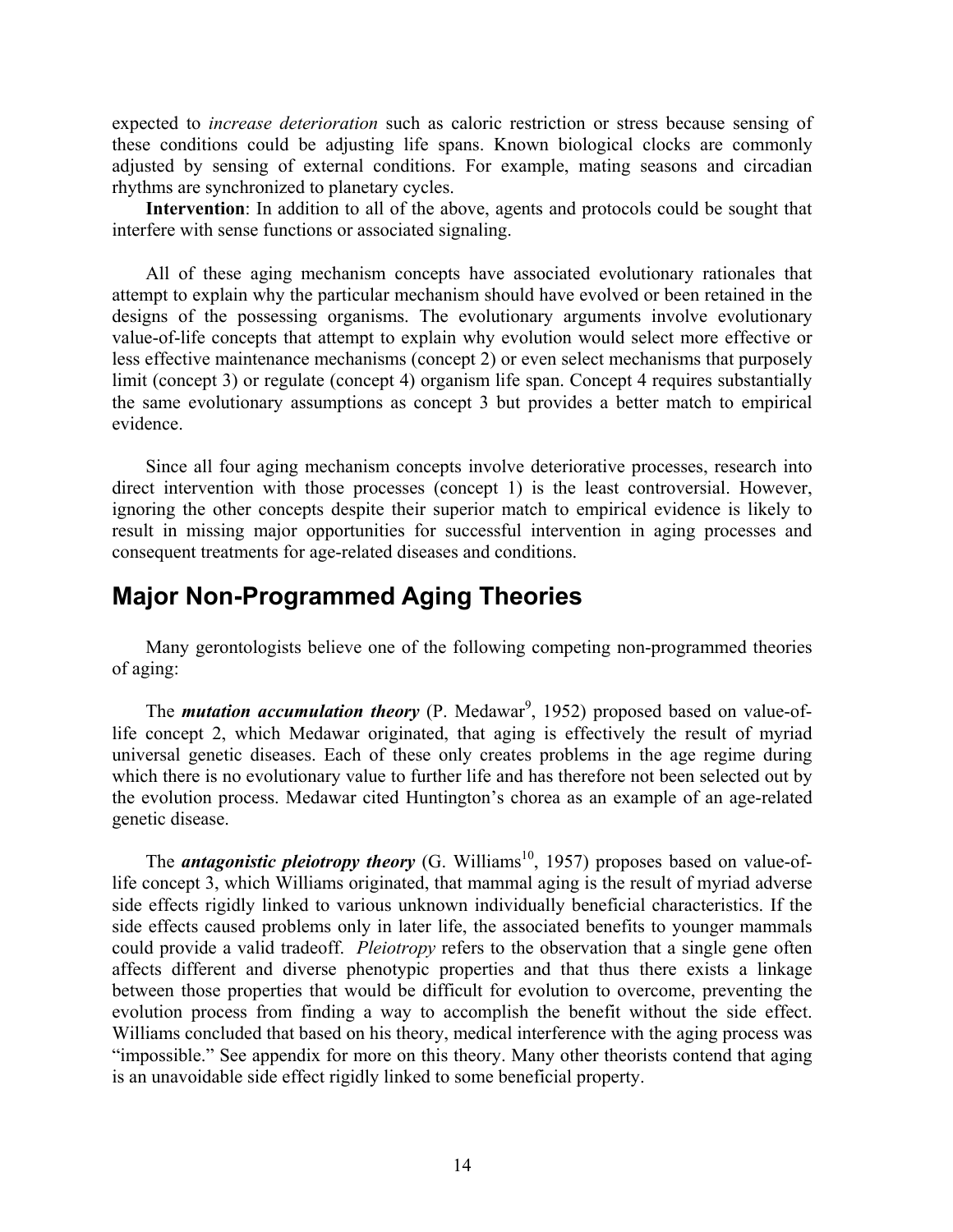<span id="page-14-0"></span>The **disposable soma theory**  $(T.$  Kirkwood<sup>11</sup>, 1977) proposes that maintenance and repair of a mammal requires substantial resources and is therefore a valid tradeoff with reproduction, (which obviously requires substantial food and energy resources) based on value-of-life concept 3. Mammals consequently did not evolve the maintenance mechanisms required for longer life.

All of these mammal aging theories have been extensively criticized by proponents of programmed aging theories. They all require one of two competing aging-specific modifications to traditional Darwinism in the form of value-of-life concepts 2 or 3 but do not require one of the more general (and more recent) alternative evolutionary mechanics theories as needed by programmed aging theories based on value-of-life concept 4.

# **Empirical Evidence on Aging**

This section presents a summary of experimental and observational evidence that provides insight into aging mechanisms.

#### **Life Span Regulation by Sensing of External Conditions**

Some investigators<sup>17, [18](#page-31-2)</sup> report instances in which life span of simple organisms is mediated or *regulated* by sensing of external signals. This is typical of evolved mechanisms. In mammals, major internal biological processes are often regulated by sensing of external conditions. Examples: Circadian rhythms and annual reproductive cycles synchronize bodily processes to planetary cues.

#### **Caloric Restriction and Life Span**

Extensive experimental evidence<sup>[19](#page-31-2)</sup> confirms that mammal life spans are typically *increased*, as much as doubled, when food intake is restricted and that life span continues to increase all the way to semi-starvation levels. Programmed aging theorists suggest that this behavior was selected because of evolutionary benefit. The caloric restriction effect has a group benefit in enhancing the survival potential of a group under famine conditions because a population that increased its life span while reducing its reproductive activity could survive as long with less food than another population of otherwise identical animals that did not extend their life spans and therefore had to reproduce more to maintain the same population. This idea assumes that a shorter life has an evolutionary advantage but that a tradeoff between restricting life and group survival exists. Merely surviving does not take as much energy or food as reproducing. This is a proposed example of an organism modifying an evolved genetically controlled behavior in real time to fit temporary external conditions.

Non-programmed theories have difficulty explaining the caloric restriction effect. A reduction in food would presumably reduce the resources available for maintenance and repair, increasing deterioration.

Some efforts are underway to find a "caloric restriction mimetic" that would simulate the caloric restriction effect by interfering with signaling, without requiring caloric restriction.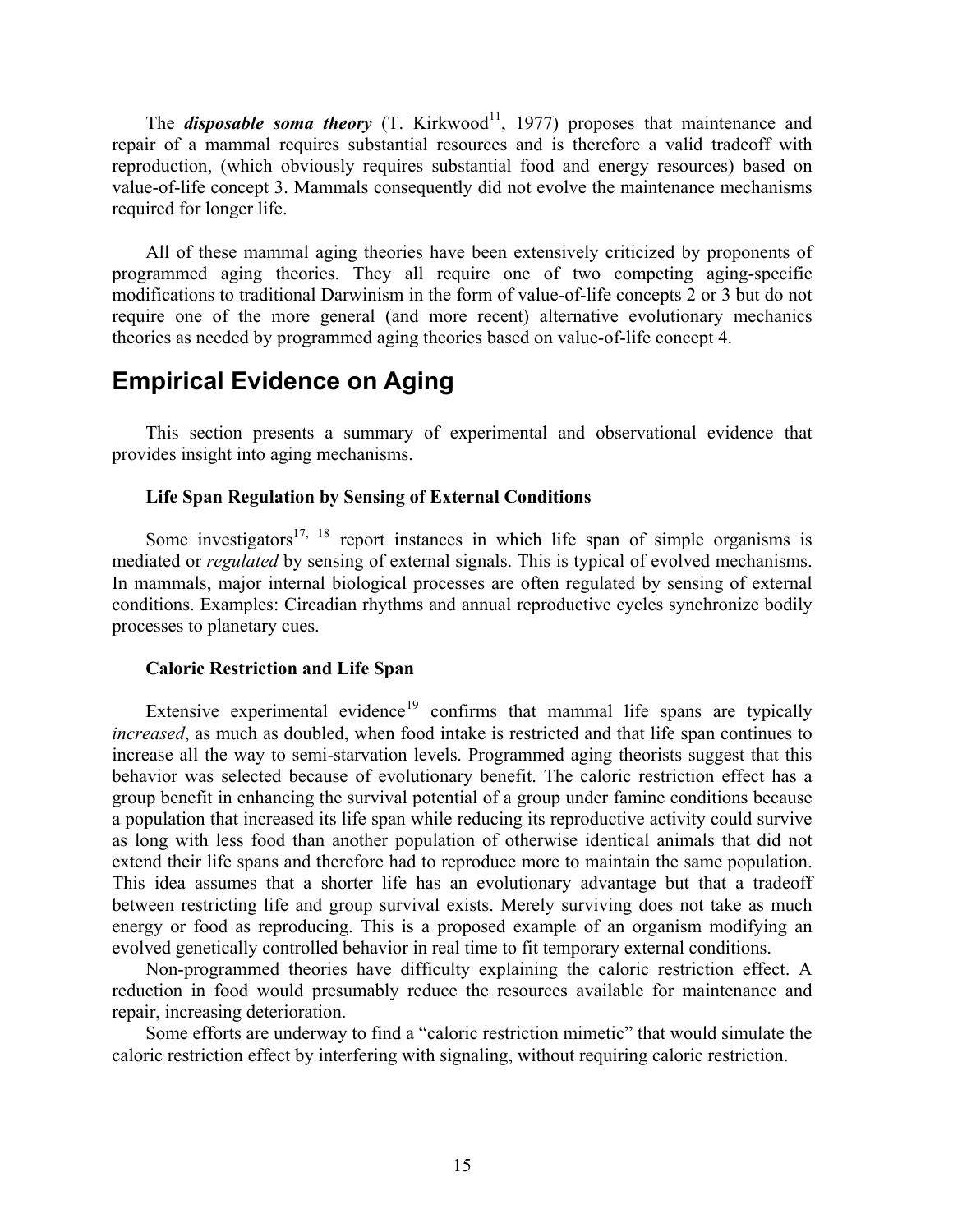#### **Stress and Life Span**

Experimenters have found that several forms of stress<sup>[20](#page-31-2)</sup> in addition to caloric restriction counter-intuitively *increase* life spans in various organisms. For example, exercise appears to increase life span and inactivity decreases life span. Followers of programmed aging theories suggest that this is also a selectable behavior with group benefit in a manner similar to caloric restriction. If a population of animals was under heavy predation, its members would no doubt feel more stress than another population that had few predators. If such a population increased its life span, that would tend to compensate for the higher death rate caused by predation. The adapting population would therefore have a competitive advantage over a non-adapting population.

Non-programmed theories have difficulty with the stress response. Stress would presumably increase the rate at which deterioration occurred.

#### **Aging Genes**

Several experimenters<sup>[21](#page-31-2)</sup> have reported discovering genes that limit life span in various organisms. Deleting the genes through genetic engineering has resulted in life span increases of as much as a *factor of six*. Operating (expressed) genes and their associated products and processes are generally accepted to be evolved features of an organism. Programmed aging proponents say aging genes are parts of evolved mechanisms that purposely limit life span. Followers of non-programmed aging theories based on value-of-life concept 3 contend that the deleted genes must all have some individually beneficial function that compensates for their individually adverse nature. To date, no such function has been found.

Cynthia Kenyon is a leading experimentalist in this area and has found aging genes, internal hormone signaling (e.g. between digestive system and aging function), and instances where a life span regulation system is mediated by detection of external signals. Valter Longo<sup>[22](#page-31-2)</sup> has also found experimental evidence for programmed aging.

#### **Hutchinson-Guilford Progeria and Werner Syndrome**

Hutchinson-Guilford progeria<sup>[23](#page-32-0)</sup> and Werner syndrome<sup>[24](#page-32-0)</sup> are single-gene human genetic diseases that dramatically accelerate multiple symptoms of aging. This suggests that there are mechanisms that are common to multiple manifestations such that a single-gene malfunction could affect multiple symptoms. This fits programmed aging theories (common life span management system) better than non-programmed theories in which multiple maintenance and repair mechanisms independently evolved.

#### **Negligible Senescence**

Organisms that do not possess deterioration with age<sup>[25](#page-32-0)</sup> are important to aging theories and aging research because they suggest that aging is not the result of some fundamental and unalterable limitation and additionally provide clues distinguishing various theories.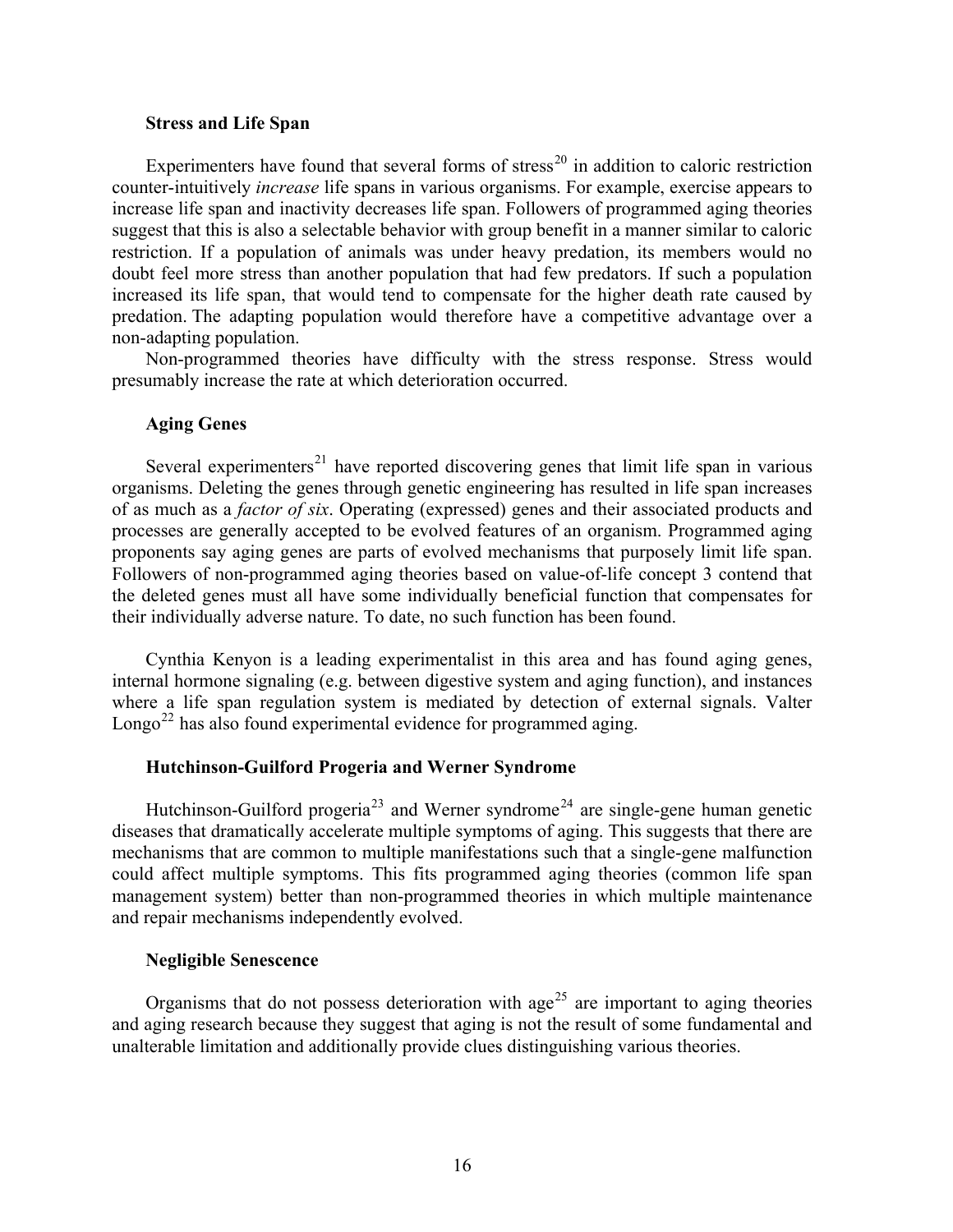Senescence refers to gradual deterioration with age (aging) and is typically very obvious under protected (zoo) conditions. More specifically, senescence refers to deterioration in survival parameters such as strength, mobility, and sensory acuity, age-related increases in disease incidence and associated death rate, and decrease in reproductive capability. Death rates for humans and most animals greatly increase with age beyond reproductive maturity. Senescence refers to internal causes of deterioration and restricted life span as opposed to external causes such as pathogens, predators, harsh conditions, and lack or food or habitat.

A very few species exhibit *negligible senescence* (NS). Theorists consider an organism negligibly senescent if it does not exhibit *any* measurable decline in survival characteristics such as strength or mobility with age, does not have a gradually increasing death rate with age, and *in addition* does not exhibit any measurable reduction in reproductive ability with age. The few NS species live among a wide variety of similar senescing species.

Some examples:

The *Aldebra giant tortoise* has a measured maximum life span (so far) of 255 years.

The Rougheye rockfish (*Sebastes aleutianus*) has been measured at 205 years.

Lobsters are also believed to be negligibly senescent and even apparently have increased reproductive capacity with age.

The lake sturgeon (*Acipenser fulvescens*) is long-lived (152 years) and may be NS.

The naked mole rat (*Heterocephalus glaber*is) is the only one of approximately 5500 mammal species believed to exhibit NS. These approximately mouse-size (35 grams) rodents have been observed to live 28 years vs. 1-3 years for similarly sized rodents and longer than any other rodent. Cancer has *not* been observed in this species.

Some clams such as *Panopea generosa* have long lives (~160 years) and may be NS.

The oldest known single living organism is the "Methuselah Tree", a bristlecone pine, located in California and currently 4842 years old.

Organisms that do not age or age immeasurably slowly still die of external causes such as predator attack, accident, starvation, exposure to adverse environmental conditions, and infectious diseases. Extremely old specimens are therefore extremely rare. In some cases, measuring the age of a caught wild specimen requires killing the animal in order to measure age marks (similar to tree rings) on internal bones. We therefore have no way of knowing the maximum age that could be achieved by one of these organisms. Note that the key point with NS is lack of gradual deterioration. A hypothetical species that lived for 20 years without measurable deterioration and then died suddenly from some internal process such as semelparity would still be considered a NS species.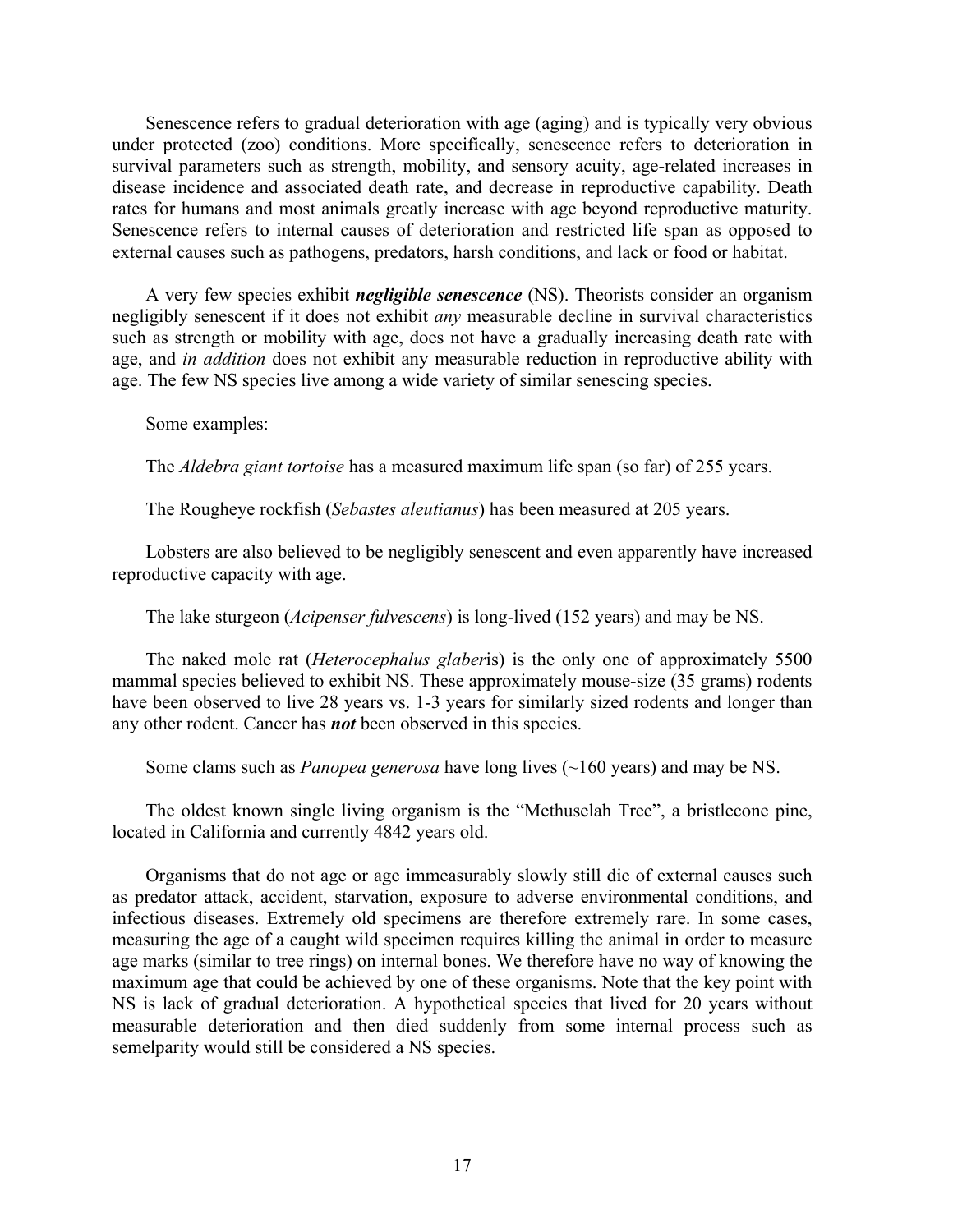Although some NS species have greatly delayed sexual maturity relative to similar senescent species, others do not.

Theories to the effect that gradual deterioration is an unavoidable result of fundamental physical or chemical limitations obviously have a problem with NS. Although there are differences in metabolism between species, which could be considered differences in the rate at which the organism lives its life in a deterioration scenario, these differences are insufficient to explain the enormous differences in observed life spans, especially between species with similar metabolisms.

#### **Semelparity and Biological Suicide**

Many species of plants and animals reproduce only once (semelparity) and die suddenly after reproducing. The pink salmon dies suddenly after reproducing (at two years of age) of an apparently accelerated aging process. Some varieties of salmon survive one or two spawning periods then die suddenly following the second or third spawning showing that reproduction and associated stress is not the cause of death.

The male marsupial mice are the only semelparous mammals and die suddenly following mating at about 10 months of age.

A common explanation for semelparous behavior (compatible with value-of-life concept 3) is that suicidal behavior allows the organism to be reproductively more effective and therefore is a valid individual-benefit tradeoff with self-limited life span. In the case of the salmon, some theorists contend that the dead bodies of parents provide nutriment for their spawned immediate descendents (an individual benefit). Programmed aging proponents contend that design-limited life span has a direct evolutionary benefit.

The octopus has an especially interesting semelparous behavior. The female octopus reproduces, broods her young, and then dies of starvation. It starves because it does not eat. It does not eat because it no longer feels hunger despite its starving condition. Experiments in which the eyes were surgically removed (Wodinsky<sup>[26](#page-32-0)</sup>) resulted in octopi that continued to eat and survive after reproducing. This demonstrates that the octopus has a complex suicide mechanism that involves connections to the nervous system to implement the behavior modification function, suggests that signaling is involved, *and* suggests a sense function is involved in determining when to execute the starvation behavior. This closely resembles the system described in concept 4 of the aging mechanism section. Further, the suicide of the octopus does not have any apparent individual benefit.

#### **Evolution of Antagonistic Characteristics**

Many people have a conceptual difficulty with programmed aging: How could an organism evolve myriad characteristics that obviously enable it to live longer and breed more, while simultaneously evolving characteristics that purposely limit life span (or reproduction). The key here, easily observed in nature, is that an organism can have different and conflicting requirements at different ages. For example, the North American *Magicicada* or 17-year locust<sup>[27](#page-32-0)</sup> lives in the ground as a digging animal for 17 years then changes into a flying animal for a few days, reproduces, and dies. As a nymph, the cicada has zero flying ability. As an emerged adult, it has zero digging ability. The cicada is interesting in that its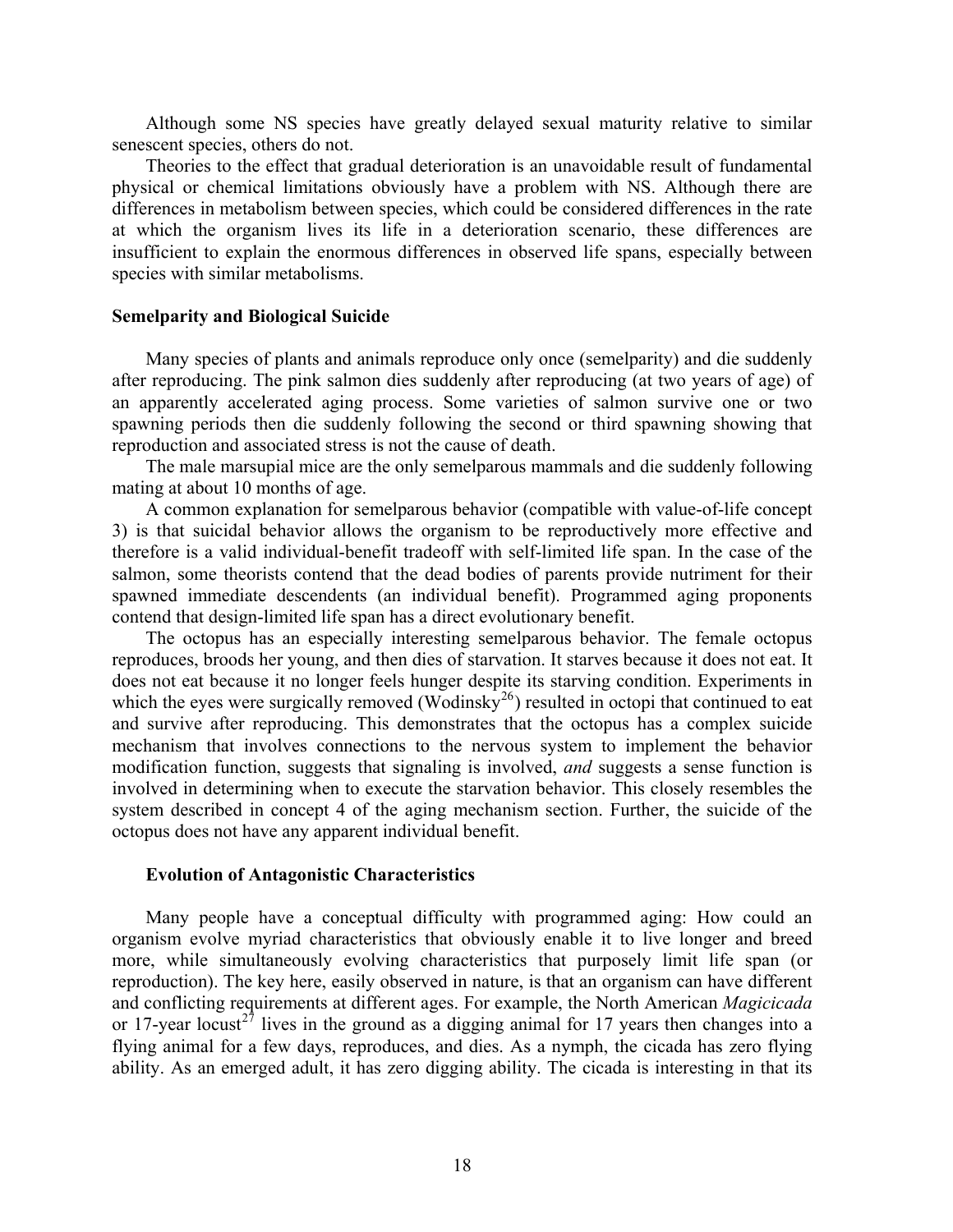entire life is obviously not only "programmed" but also extremely precisely programmed. The life spans of the cicadas in a particular brood match within about 0.1 percent!

#### **Programmed Cell Death -- Apoptosis**

It is common for organisms to purposely kill their own cells (*apoptosis*) via a complex evolved mechanism in furtherance of growth or development tasks. Programmed organism death or *phenoptosis* is seen as a logical extension by proponents of programmed aging. Study of apoptosis might provide insight into aging mechanisms.

#### **Superficial Nature of Life Span**

Some characteristics of organisms vary significantly between very similar species and even between members of the same species. We think of these differences as being *superficial* in that they only weakly affect survival or reproductive fitness and therefore there is little natural selection force toward selecting one variation over the other. In humans, eye color apparently does not affect fitness significantly and therefore varies while eyebrows, as universal human features, are presumed to provide at least some minute survival or reproductive benefit.

Using this same logic, it is apparent that in some animals life span is superficial. Different varieties of salmon, otherwise very similar, have grossly different life spans. Other similar fish species have even more variation in life spans. Where it might appear that the shorter-lived varieties would be at a huge disadvantage that would rapidly result in their extinction, this is not the case. Apparently, if such an organism lives long enough to reach the age at which it can *initially* reproduce, nature does not care very much how much longer it lives.

These observations obviously conflict with the idea that life span is determined by fundamental limitations and conflict with the idea that extended life span necessarily incurs some sort of individual penalty such as reduced reproductive effectiveness or loss of some other individually beneficial function.

Some theorists favoring evolvability theories of programmed aging suggest that the disadvantage of extended life is more severe in the case of more complex organisms that display intelligence or immunity (see appendix).

#### **Similarity of Aging Symptoms**

Although there are some differences, different mammals generally share the same manifestations of aging. Cats and dogs, although having much shorter life spans share human manifestations such as cancer, heart disease, stroke, arthritis, cataracts, general weakness and loss of mobility, loss of sensory acuity, mental deficits, etc.

In connection with the maintenance and repair scenarios described earlier, one might imagine that different deteriorative processes would operate over many different time regimes. Red blood cells might die in a matter of weeks while cancer could take multiple decades to develop. Shorter-lived animals would not need to have maintenance mechanisms directed at counteracting long-term deteriorative processes.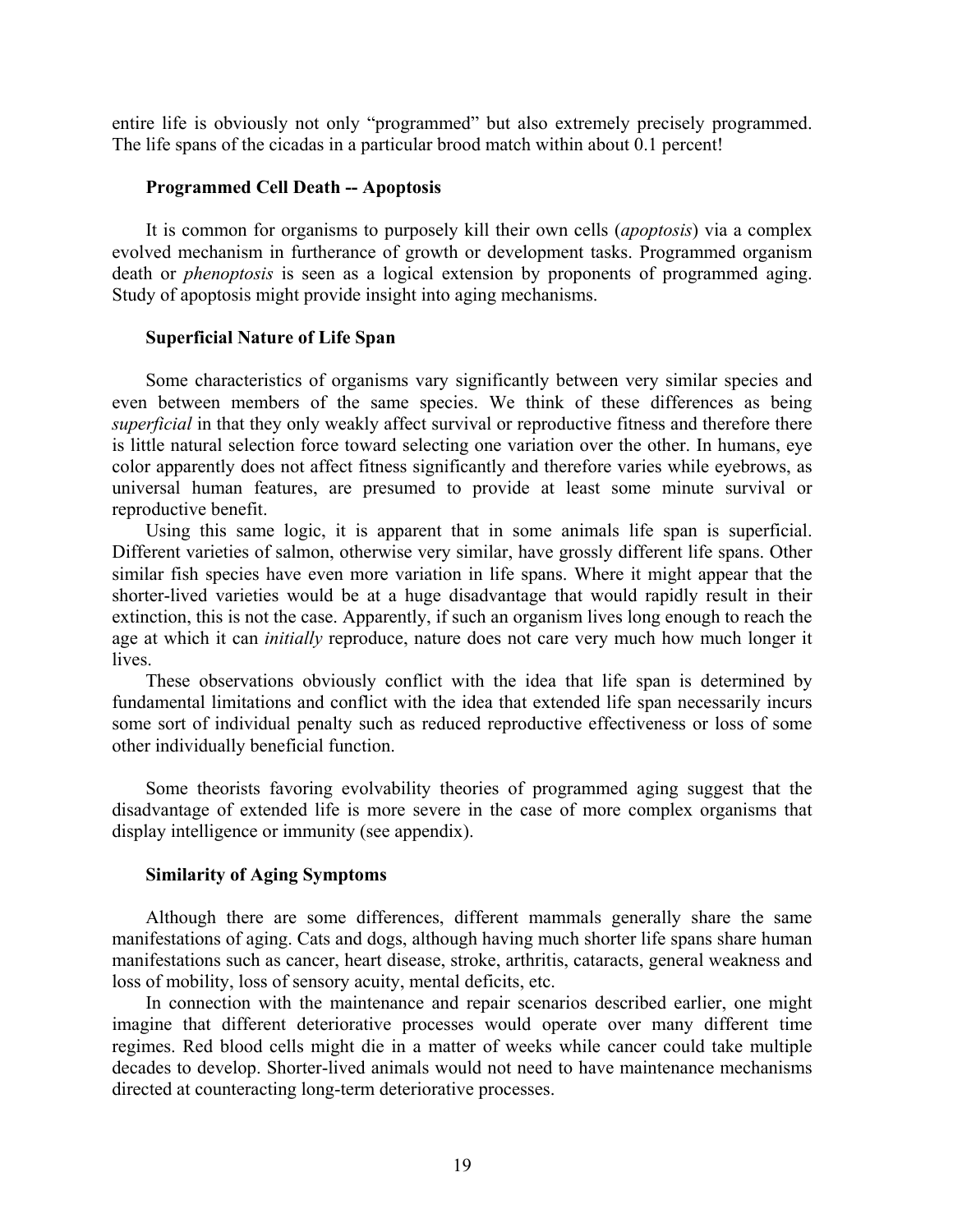However, if this were so we would expect to see different manifestations in different species. For example, we would not expect to see cancer in cats and dogs or shorter-lived species if it takes decades to develop. Consequently, this observation suggests that the deteriorative processes generally operate over a rather short term and that therefore all of the mammals need all of the maintenance and repair processes.

#### **Biological Inheritance Mechanisms**

All living organisms transmit digital information concerning their designs to their descendents via inheritance mechanisms such as sexual or asexual reproduction. These mechanisms are critical to the evolution process because mutational changes propagate via inheritance. Since Darwin, we have exposed enormous complexity in inheritance mechanisms much of which has plausible impact on the evolution process. Most of the previously mentioned alternative theories are either directly based on genetics discoveries (e.g. gene-centered theories) or otherwise supported by such discoveries, some rather recent. The inheritance process is still imperfectly understood. Some very recent discoveries in *epigenetics[28](#page-32-0)* have the potential to radically change the way we think about biological inheritance.

Consequently, the evolution process that seemed so simple, elegant, intuitive, and certain in 1859 or even 1950 now appears to be much more complicated, messy, and uncertain.

One genetics-based concept, *antagonistic pleiotropy*, has been cited by proponents of both programmed and non-programmed aging theories as a justification for their positions! See appendix for more regarding effect of genetics discoveries on evolutionary mechanics theories.

#### **Evolvability Issues**

Darwin did not consider that the ability to evolve was a species-dependent variable. All living organisms were subject to mutations and natural selection. Darwin did say that *natural variation* in inheritable design characteristics between members of a species population was essential to the evolution process. If there were no variation, there would be nothing for natural selection to select.

Since Darwin, it has become apparent that many characteristics of particular species could affect the evolution process. Brief examples: Sexual reproduction produces more variation than asexual reproduction. Mating rituals that involve some sort of contest (e.g. Bighorn sheep) could enhance selection of characteristics that are tested by the contest. A shorter life span (beyond maturity) produces an evolvability advantage because the natural selection rate is proportional to adult death rate (see appendix). A hypothetical species that did not ever die (even from external causes) could not evolve. Other evolvability advantages of a limited life span have been proposed and some theorists<sup>12, [13](#page-9-2)</sup> even suggest that gradual aging contributes more to evolvability than sudden death in semelparity. The ability to adapt more rapidly certainly seems to represent a competitive advantage.

The major current scientific disagreement in this area concerns whether a characteristic that produces an evolvability advantage can be *selected, propagated*, and *retained* by the evolution process if it also produces a traditional individual fitness disadvantage. This is key because evolvability characteristics generally produce fitness disadvantage or are, at best,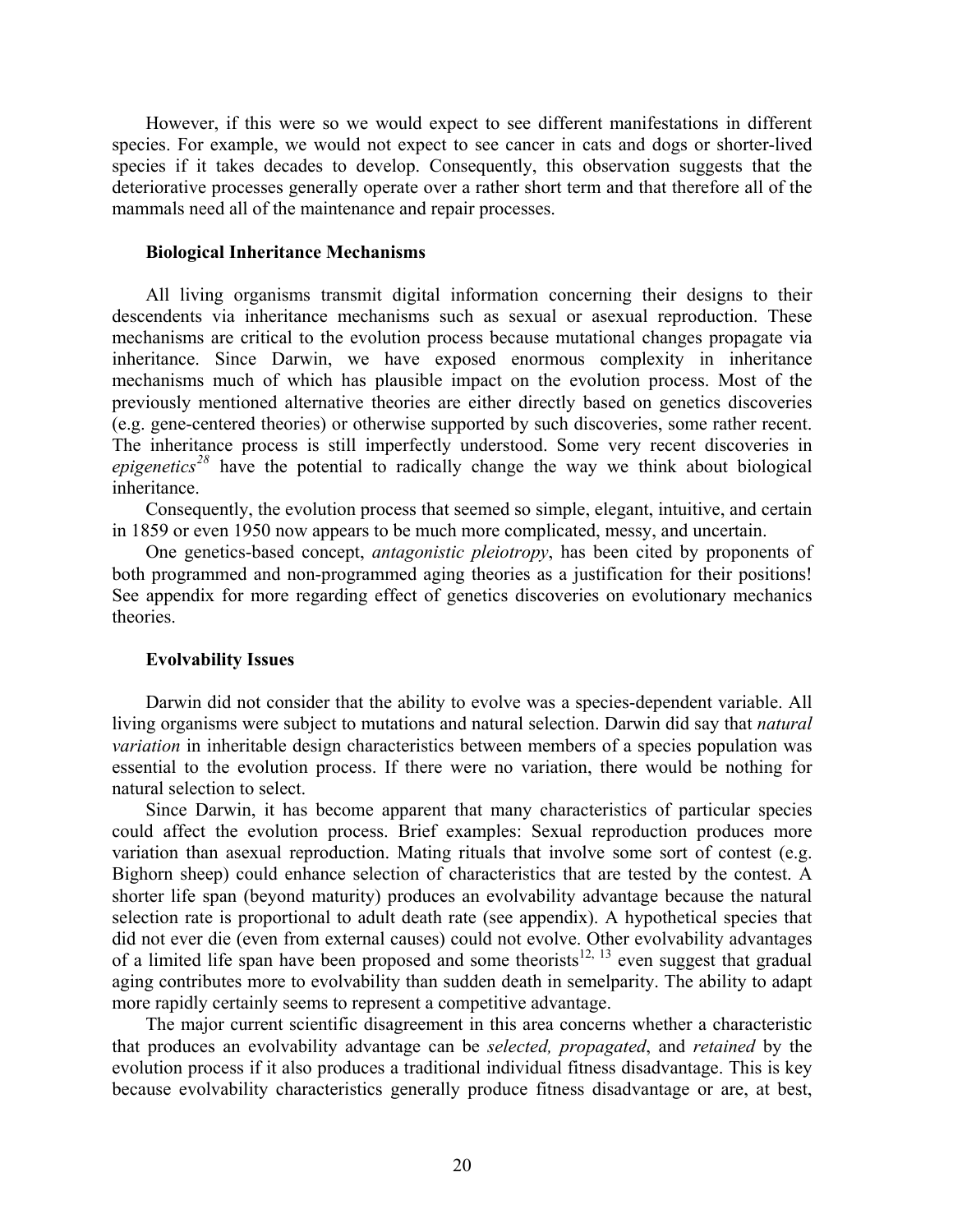<span id="page-20-0"></span>neutral regarding individual benefit. Proponents of evolvability theories suggest evolvability explanations for all of the previously mentioned apparent discrepancies with traditional theory, and suggest solutions for the propagation issues.

Major discussions regarding evolvability are relatively recent (1995+) and post-date development of the major non-programmed aging theories. See appendix for more discussion of evolvability.

#### **Evidence Applicability**

An obvious question: Does an octopus (or worm, or fly, or fish, or even mouse) observation have any significant relevance to human aging? Many articles about human aging essentially ignore contrary evidence from non-human sources. Articles about mammal aging often ignore non-mammals while simultaneously insisting that other mammals are relevant to humans. Could a valid case be made that many of the above observations are irrelevant to human aging? The difficulty with this is that the principles underlying aging theories are extremely broad in scope. Evolution theory is specifically proposed as applying to *all* living organisms. The value-of-life concepts are similarly widely applicable. Mice are used as lab animals precisely because they are so biochemically similar to humans. Any suggestion that a particular observation is irrelevant should be accompanied by a *plausible* explanation as to why that should be the case. This is infrequently done; *caviat lector*.

# **Anti-Aging Medicine**

We can define *anti-aging medicine* as protocols or agents that simultaneously beneficially affect two or more otherwise unrelated major manifestations of aging such as cancer and heart disease. As indicated earlier, most people are essentially trained to believe that anti-aging medicine is impossible because aging is the result of fundamental limitations. Many physicians share this view and such a view has been historically protective because of the many quacks and scammers that promote worthless aging remedies.

However, this view mediates against anti-aging research and is therefore a self-fulfilling prophecy. Attempts to find anti-aging agents are widely seen as a foolish "chase after the fountain of youth." Few budding researchers want to embark on a career in which progress is widely seen as "impossible."

In addition, aging is surrounded by moral, ethical, sociological, and even religious issues that do not apply to other areas of medicine. Very few people are adverse to developing treatments for or ways to prevent cancer yet informal polls indicate that as many as half of Americans have at least some issue with attempts to "treat" aging so as to extend "normal" human life span. Treating cancer is seen as extending productive life. Treating aging is seen as potentially extending the "nursing home stage" of life and "playing God." In reality, an anti-aging agent or protocol acts to ameliorate or delay onset of age-related manifestations such as cancer. The best anti-cancer agent may well eventually turn out to be an anti-aging agent.

Public education regarding aging theory and underlying evolution theory is important because medical research is largely funded by taxes and charitable contributions.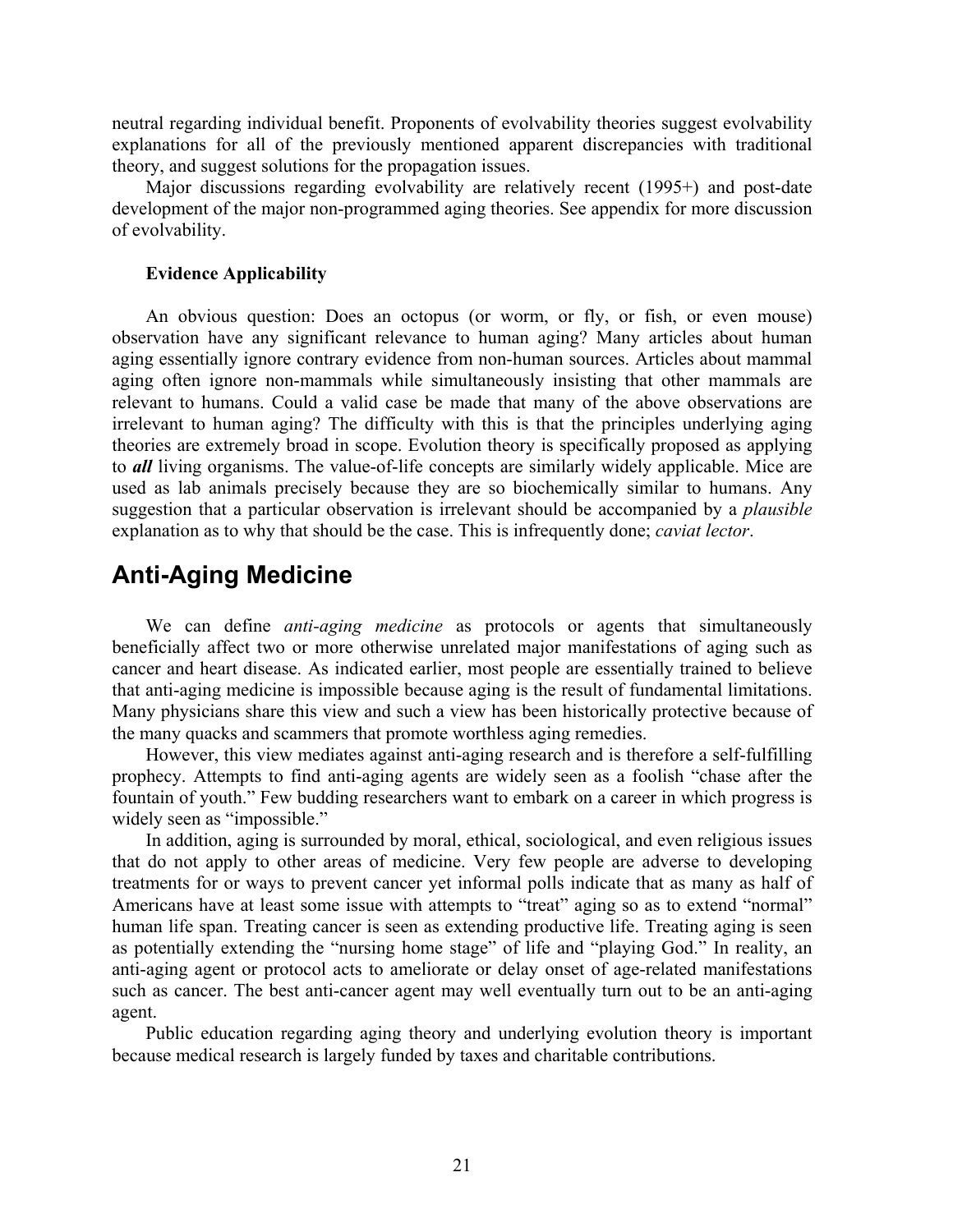<span id="page-21-0"></span>Regardless of one's view concerning theories of aging it is becoming increasingly clear that aging is more *plastic* (alterable) than widely thought. It is increasingly accepted that behavioral protocols such as exercise and caloric restriction can delay aging. There is clinical data suggesting that some agents such as aspirin and statins have a simultaneous beneficial effect on both cancer<sup>[29](#page-32-0)</sup> and heart disease. Many items of empirical evidence previously mentioned strongly suggest aging is alterable.

A very minor improvement in human life span would have major public health impact. A ten percent increase in the life expectancy of, say, rabies patients would have little impact because so few people contract rabies and a ten percent increase in post-diagnosis life span would be insignificant. A ten percent relaxation of aging characteristics would add about six years to typical life expectancy!

#### **Anti-Aging Research**

Here are brief descriptions of a few current anti-aging research efforts:

*Homo Sapiens Liberatus* is an organization directed by Vladimir Skulachev, Dean of Bioengineering at Moscow State University. Recent projects include the *SkQ Project* to explore the use of mitochondria-targeted cationic plastoquinone derivatives (SkQs) as antioxidants specifically quenching reactive oxygen species produced by mitochondria, an event interrupting the aging program, and consequently providing treatment agents for various age-related diseases. Preliminary results in treatment of age-related eye diseases are encouraging. Skulachev is a proponent of programmed aging.

*Biotime Inc.* in Alameda CA (CEO Michael D. West) is investigating altering the telomere clock, telomerase therapy, and other approaches to regenerative medicine.

*SENS Foundation* is an organization operated by Aubrey de Grey in Cambridge, UK. Although a controversial figure, de Grey edits a journal *Rejuvenation Research* that attracts serious articles and has a respectable impact factor. He is a proponent of non-programmed aging.

*Exeter Life Sciences* is a company operated by John Sperling and Jonathan Thatcher in Phoenix AZ for research into stem cells and regenerative medicine. Their emphasis is on near-term practical applications.

## **Summary Conclusions**

Because of the ongoing scientific disagreements regarding the relationship between aging and evolution, and the simultaneous more general disagreements regarding applicable details of evolutionary mechanics, evolution-based aging theories have been notably unsuccessful in definitively explaining why we age or in aiding experimental efforts. Worse yet, despite considerable contrary evidence, many evolution-based theories either strongly imply or explicitly state that altering the aging process is "impossible" discouraging research and inhibiting funding.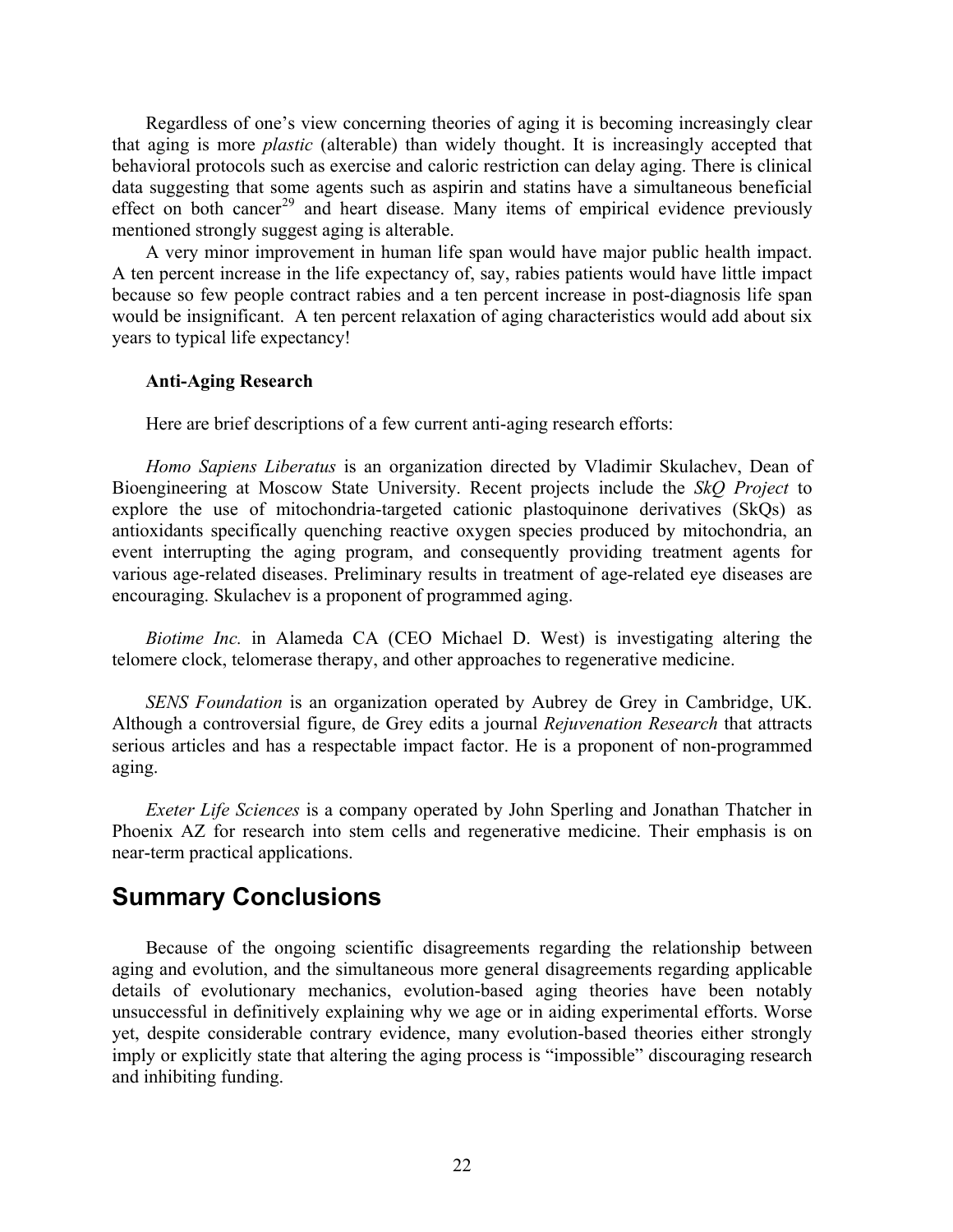- <span id="page-22-0"></span>• Aging remains an "unsolved problem of biology." There is no scientific agreement regarding how or why we age.
- We cannot really understand or most effectively treat cancer or other massively age-related disease without understanding aging.
- Different theories predict dramatically different aging mechanisms and processes. They also produce very different predictions regarding the feasibility of interfering with the aging process.
- The choice of theories is largely between better fit to empirical evidence or better fit to traditional Darwinian evolutionary mechanics theory.
- Traditional Darwinism conflicts with observations *other* than aging resulting in multiple proposed alternatives since 1962. Our collective certainty that we completely understand the evolution process has declined. Evolutionary mechanics, an arcane area of academic science, has potentially large practical implications for public health.
- Solving the mystery of aging is within our current biotechnology capability. What is needed is the will to do so.

# **Further Reading**

The book *[The Evolution of Aging](http://www.amazon.com/exec/obidos/ASIN/0978870905/seekonsearchsyst)*, ISBN 0-978-87090-5 (2006) provides a much more extensive coverage of this subject.

The web site:<http://www.programmed-aging.org/> provides extensive discussion of aging theories with emphasis on programmed aging and includes links to many full-text journal articles.

*On the Origin of Species* Charles Darwin (online free download) http://www.literature.org/authors/darwin-charles/the-origin-of-species/

Information on negligible senescence: http://www.agelessanimals.org/

Human mortality data: http://www.mortality.org/

PubMed, operated by the U.S. National Institutes of Health, provides public online searchable catalogs including abstracts of all major journal articles concerning bioscience and has articles on all the subjects mentioned here: http://www.ncbi.nlm.nih.gov/pubmed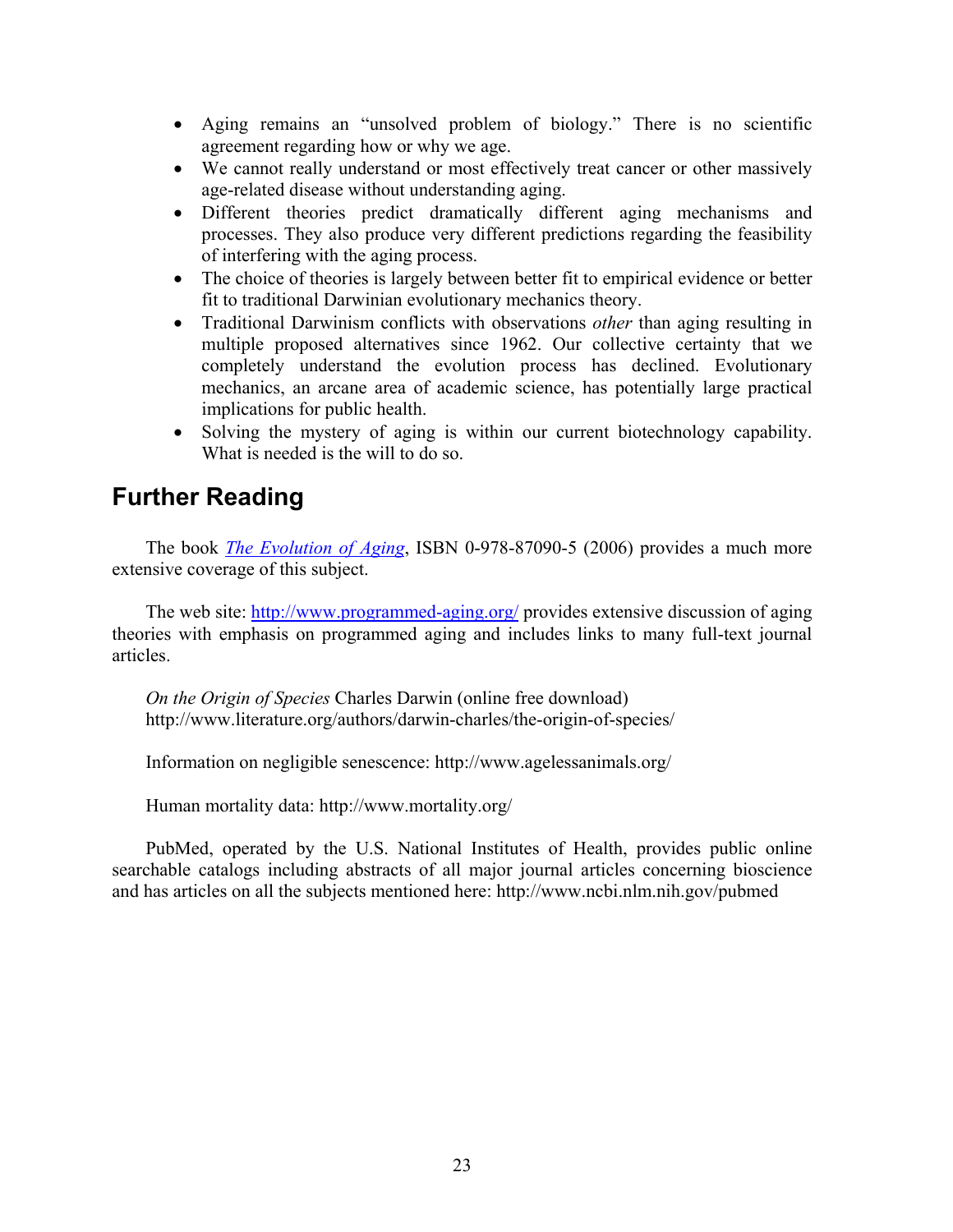## <span id="page-23-0"></span>**Appendix – Evolutionary Mechanics Issues**

This appendix provides some more detail on unresolved arguments that have concerned the tiny community of evolutionary mechanics theorists for at least 50 years and summarizes a few of the many genetics discoveries that affect modern thinking about evolutionary mechanics and dependent theories of aging. As noted earlier, there are two main schools of thought: The traditional or "Darwinian" school believes that "individual" selection essentially as taught by Darwin comprehensively explains the evolution process and seeks to provide compatible explanations for apparently conflicting observations including aging. The other school believes that at least some general adjustment (such as group selection, evolvability, or gene-oriented theory) is necessary to explain observations and has produced associated explanations for the apparently discrepant observations including aging.

There is little opposition to the idea that an organism trait could produce a group or evolvability benefit. The major question is: Can an organism trait that produces a net decrease in the ability of an individual organism to survive and reproduce still propagate and be retained? Can a group or evolvability or gene-oriented benefit trade off against an individual disadvantage? If so, how? See two proposed affirmative answers below.

Evolutionary mechanics discussions tend to be rather philosophical and involve "apples and oranges" comparisons that are very difficult to quantify. Example: Would an increase in litter size and consequent improvement in reproductive capability compensate for the associated increase in maternal and offspring death rates?

#### **Delayed Benefit Issue**

All of the alternative theories (group selection, kin selection, evolvability, and geneoriented selection) propose that a more diffuse benefit can offset an individual disadvantage. These benefits appear to require a much longer time period than individual advantage for their beneficial effect to be obtained. For example, a shorter life span would appear to be an immediate disadvantage to every organism possessing that design. Whether or not a species does or does not become extinct operates on a very much longer period. Evolvability also *appears* (see below) to be a long-term issue. If a species could not adapt it might still continue to exist for a long time. Is this not a very long-term issue relative to whether individuals die early? Theorists speak of the "cheater problem." Would not an animal with a longer life span have an advantage in a population of shorter lived animals? What would keep a shorter life span from being selected out during the time required for a long-term advantage to become effective?

This suggests a crucial question: Can a long-term benefit (no matter how large) offset a short-term disadvantage (no matter how small)? Some theorists believe in "species-level group selection", that a benefit to species survival could offset at least minor individual disadvantage; some believe only properties creating benefits to smaller groups that would become effective in a shorter time would propagate and be retained. Traditionalists reject group selection completely. Note that this takes the apples and oranges problem to a completely new and even more philosophical level: Can future apples offset present oranges? How should future benefit be discounted relative to present cost?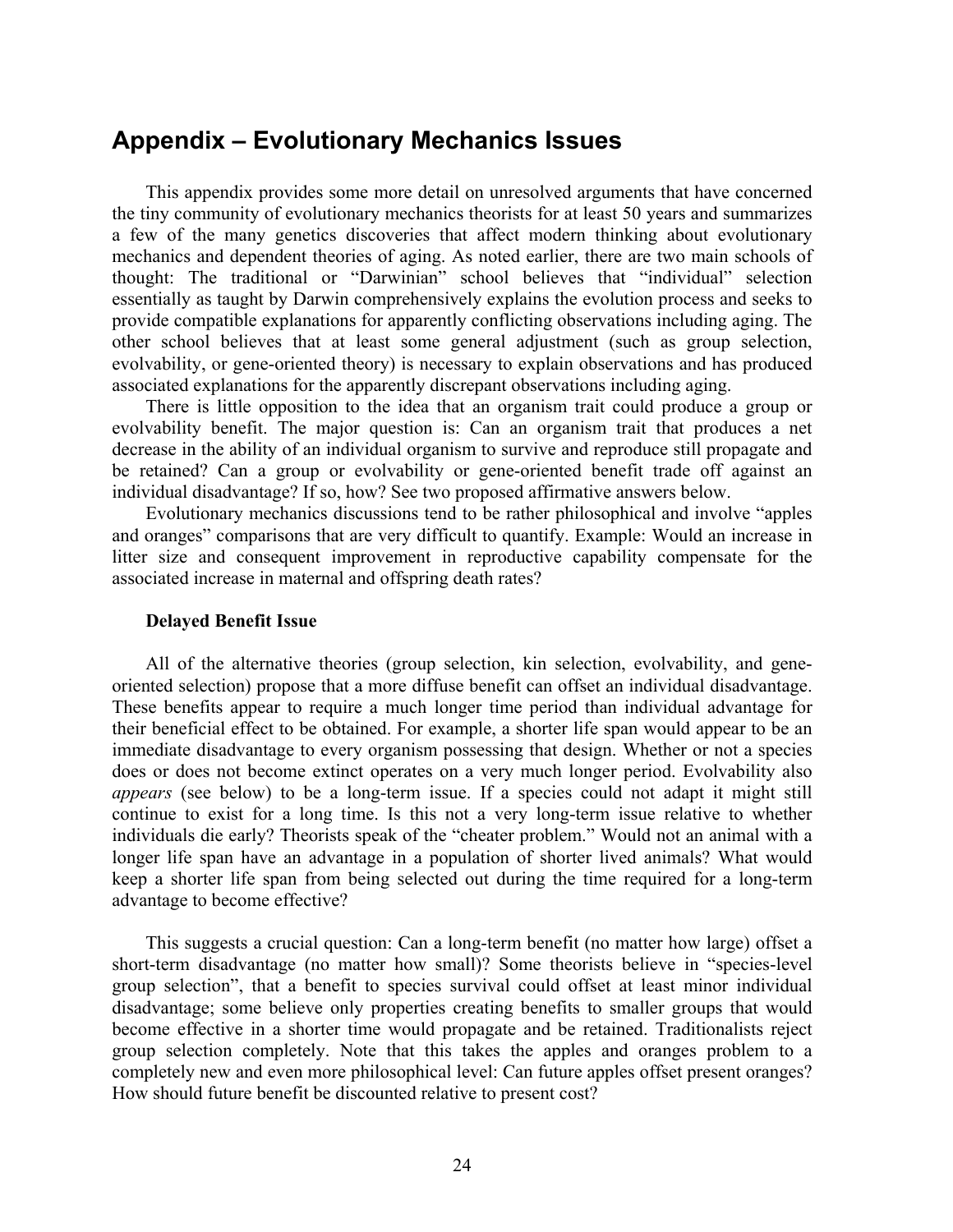This question is in turn very dependent on the speed with which the evolution process is seen to operate. If the process is very slow to react then the difference between "short-term" and "long-term" would be less significant.

In this connection, most people think of selective breeding. If we took the tallest male and female dogs in the world and breed them we could produce yet taller dogs in a few generations, an eye-blink of evolutionary time. This conveys the impression that natural selection works very rapidly. The enormous anatomical differences between dogs show what can be accomplished with selective breeding in a relatively very short time.

However, there is a major difference between selective breeding and evolutionary natural selection: The breeder is attempting to enhance some specific design parameters and does not care too much about the inadvertent changes to *other* parameters that typically occur. Evolution "cares" about the *combined net effect* of *all* of an organism's design parameters on survival and reproduction. This is one reason domesticated species seldom survive long in the wild.

Genetics discoveries have exposed the fact that different evolutionary processes operate over a very wide range of time periods. Let us imagine that a complex sexually-reproducing organism needs an evolutionary change. An anteater needs a longer snout because ants are building deeper nests. The evolution process needs to accomplish this change *without randomly disturbing any other unrelated design parameters* because any such changes are nominally adverse. The following describes the major differences in time regime that might be required.

- If the change can be accomplished by merely recombining genetic differences that already exist in the local population of a species, the change could be produced very rapidly. This is the kind of change that can be produced by selective breeding. For reasons described above, this is unlikely to satisfy the evolutionary need to produce the change without adverse changes to other parameters. In the human population, only about 0.1 percent of genetic data varies between individuals and it is unlikely that wild populations of other mammals have even that degree of variation. The other 99.9 percent cannot be altered by selective breeding or natural selection.
- If the change can be accomplished by means of a new mutation to a single gene (in addition to recombination), it would take much longer. We would need to wait until that particular mutation occurs and propagates. This is also unlikely because changing just one gene is likely to introduce adverse changes to multiple unrelated design parameters, the *antagonistic pleiotropy* problem.
- If the change can be accomplished by making many complementary mutational changes to many genes, it would take still longer. This is the level likely required to produce the anteater's snout and represents the genetic differences seen between mammal species.
- If the change requires creation of a functionally new gene, we can readily imagine it might take very much longer and yet, as organisms became more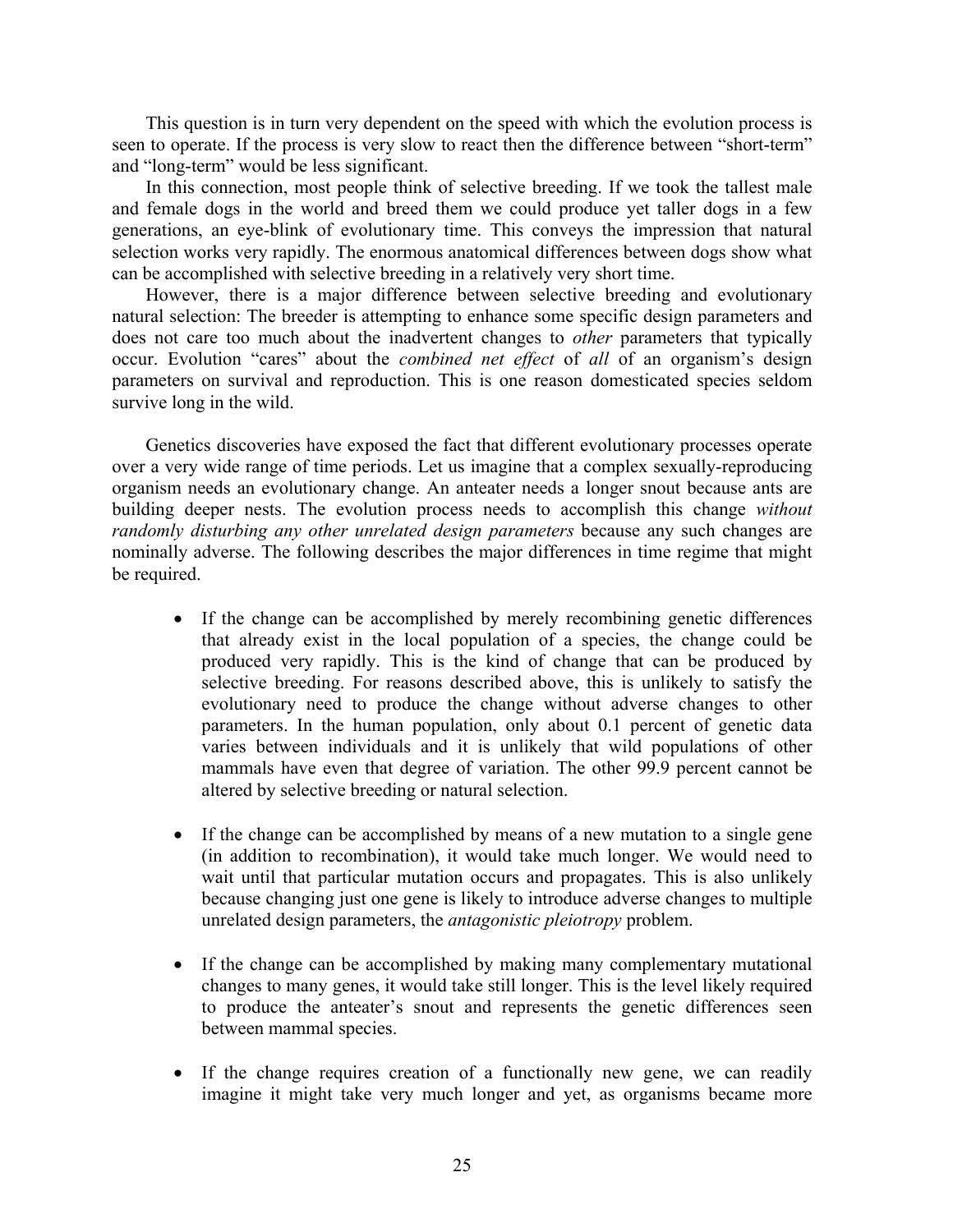complex, new genes were clearly periodically required. The creation of a functionally different new gene involves massive "chicken and egg" problems such as those associated with signals, receptors, etc. and operates on a time scale that is long relative to the time individual species exist. Genes are consequently substantially conserved between mammal species regarding their gross functionality although they vary as to details. This is the basis of the "selfish gene theory." Gene lifetime is generally longer than species lifetime.

#### **Linkage and Rigidity**

The above discussion described a few of the different ways in which a particular organism design parameter could be *linked* to other design parameters. There are other ways in which linkages could occur and it is increasingly apparent that the specific design of an organism's *genome* affects the path evolution follows and thus affects the evolution process.

We can use the term *rigidity* to describe the difficulty and therefore the time regime necessary for the evolution process to remove a linkage and allow the existence of the particular parameter without the previously linked parameter(s). How many of the abovedescribed steps would be required for such a change? How long would it take for the evolution process to accomplish a particular change without associated linked adverse changes?

It does not appear that linkage is generally a problem within the time period a species exists. If one compares say, foot designs of various mammals, they all seem to have different designs tailored to each species' needs. Each foot parameter seems to be independently adjustable between species. None appears to be linked to some other parameter in ways not consistent with physical requirements. Linkage did not prevent the anteater from acquiring its snout or other species from acquiring their unique characteristics.

G. Williams described in 1957 how linkage due to antagonistic pleiotropy<sup>10</sup> between aging, a mildly individually adverse characteristic, and some unspecified individually beneficial characteristics could result in evolutionary retention of aging despite its individually adverse nature assuming value-of-life concept 3.

Precisely the same argument could be used to explain how aging, considered a mildly individually adverse but species-benefiting long-term group or evolvability characteristic could be retained despite its individually adverse nature.

However, Williams' argument requires that the linkage be *indefinitely rigid* because the individual disadvantage (per concept 3) of a short life has presumably existed at least since the development of sexually reproducing organisms about 3 billion years ago. During that entire period, the evolutionary process would have been attempting to overcome the linkage and produce the benefits without the adverse side effect. Why would it not succeed?

Conversely, if aging produces a species (or shorter-term) benefit, the linkage would only need to be rigid enough to prevent aging from being selected out during a typical species lifetime, a much shorter period that is compatible with the time required to produce speciesunique characteristics *and* the time required to overcome an antagonistic pleiotropy linkage. Therefore, an argument can be made that antagonistic pleiotropy or other causes of linkage support programmed aging via one of the alternative theories better than they support the antagonistic pleiotropy theory of non-programmed aging.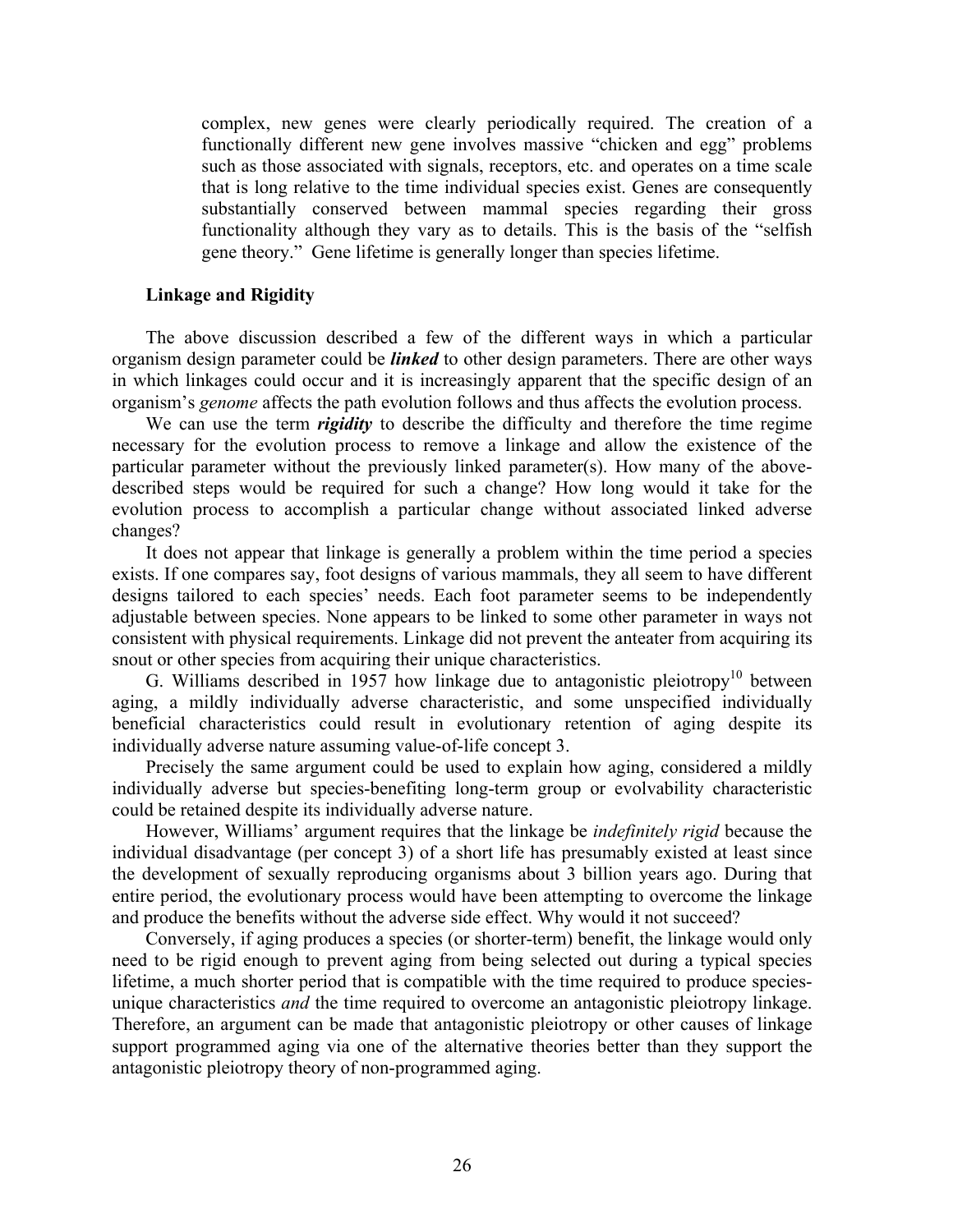*Robustness* is a term commonly used to describe the ability of a particular trait to resist the effects of natural selection. Robustness regarding a particular trait could arise if that trait is controlled by multiple redundant (or partially redundant) genes. Inheritance of particular traits could be affected if they are controlled by genes on sex chromosomes (e.g. X-linkage) or in mitochondrial DNA. Because of the way the meiosis crossover mechanism operates, linkage between genes on the same chromosome is proportional to the distance (along the chromosome) between them. *Transposons* and other genetic mechanisms that foster movement of genetic data within a genome can affect subsequent linkages. Although the genes possessed by related species (e.g. mammals) are similar, the designs of their genomes tend to vary greatly in regard to number of chromosomes, location of genes on particular chromosomes, existence of and position of repeat patterns, *introns*, and other "nonfunctional" DNA data, and other aspects that plausibly affect linkage. There are consequently many ways in which the specific design of a particular species' genome could affect the subsequent path of evolution in that species and thus complicate the evolution process.

#### **Evolvability Feasibility Issues**

We can define evolvability theory as the idea that a characteristic that increases an organism's ability to evolve can be selected even if somewhat individually adverse. Evolvability is therefore a tradeoff with traditional individual benefit. As described above, many traditionalists dismiss evolvability as a form of group selection. They see evolvability as providing a very long-term benefit for the species or even future species. Some current traditionalists arguing against evolvability theories cite a 1971 book<sup>[30](#page-32-0)</sup> written by G. Williams devoted to criticizing group selection.

However, evolvability theories (developed post-1995) appear to have logical differences from group selection that specifically affect the sort of issues described above.

When we think about the evolution process, we usually start by *assuming* that some phenotypic difference exists in a population such as shorter-lived and longer-lived individuals. We then analyze what would happen as time progresses. Would not the shorterlived organisms select out prior to the time any long-term benefit would be effective? This sort of analysis is invalid for evolvability characteristics because it accounts for their disadvantages without accounting for their benefits. Evolvability characteristics benefit the *evolution process* by increasing local variation or otherwise increasing the effectiveness of the natural selection process. In other words, evolvability traits act to create *preconditions* that were necessary to create the phenotypic difference (variation) in the first place or otherwise create conditions allowing selection to occur. Without some degree of variation, the assumed phenotypic difference would not exist. Where, in group selection, we are trading a *future* benefit against a present disadvantage, with evolvability we are essentially trading a *prior* benefit against a present disadvantage. Evolvability consequently does not appear to operate in a time period longer than natural selection.

Here is a thought exercise demonstrating this issue: Imagine that a population of mice is under evolutionary pressure because of changing conditions. Between yesterday and today, this population will have minutely evolved. Proportionately more of the less fit mice will have died; slightly more of the more fit animals will have produced descendants. The size of this evolutionary increment is proportional to the amount of evolvability possessed by the population (e.g. less or more variation). In a hypothetical limit case of zero evolvability (e.g.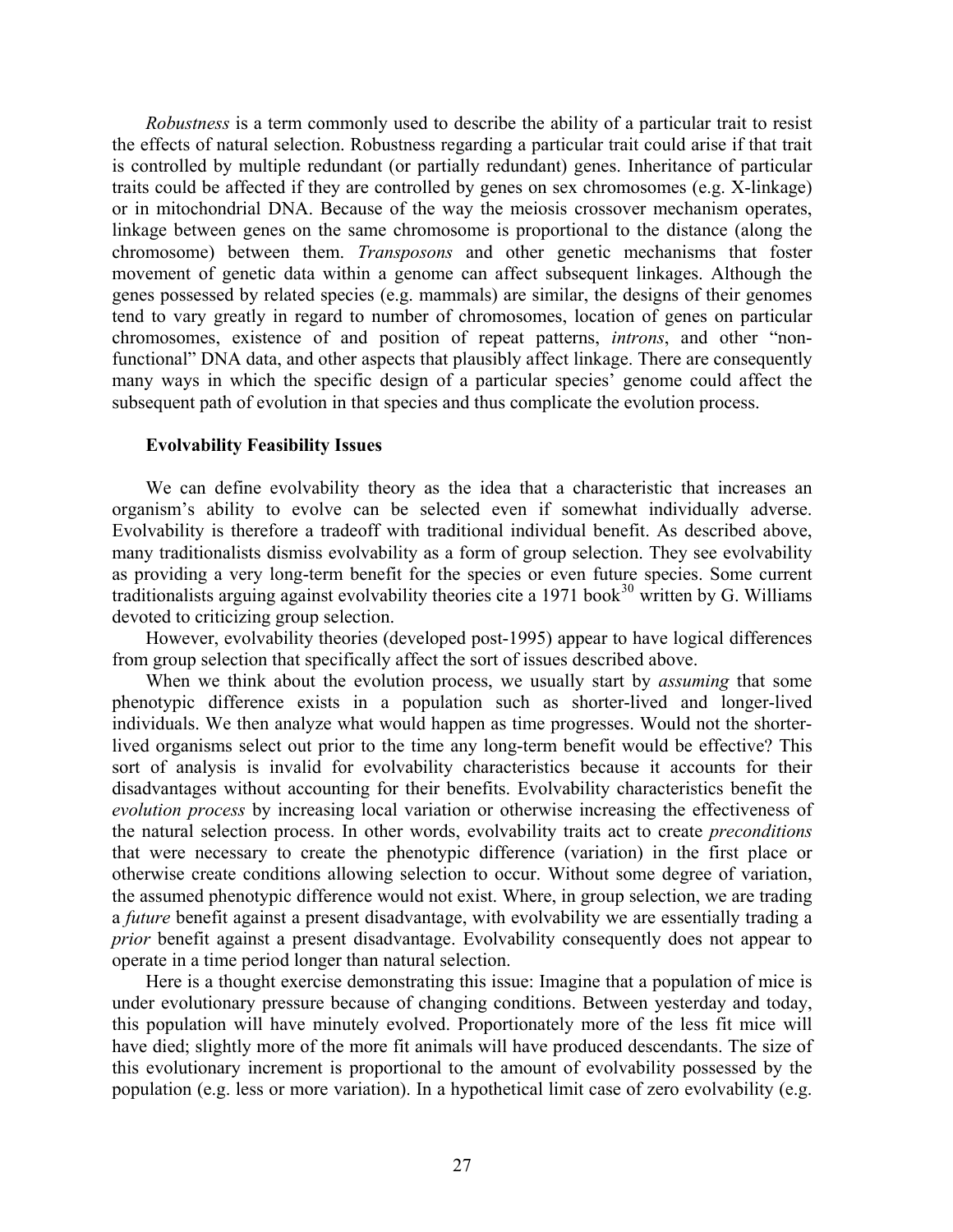zero variation between individuals), the increment would be zero. Therefore, evolvability affects the evolution process no matter what size time period we choose.

A case can thus be made that the mechanics of evolvability are very different from group selection and that the arguments made against group selection in 1970, even if valid, do not apply to evolvability in 2011. Any valid analysis of an evolvability trait needs to account for its benefit as well as its disadvantage.

It seems that there is little doubt that species can and do vary with regard to their capacity for further evolution. It would appear that any valid evolutionary mechanics theory would need to deal with these differences. How do these differences affect the evolution process? If they do not, why not?

#### **Digital Genetics and "Natural" Variation**

Darwin had no reason to believe that biological inheritance was not an *analog* process in which variation is an inherent "natural" adjunct of the process. We now know (Watson, Crick, and Franklin in  $1953^{31}$  $1953^{31}$  $1953^{31}$ , and myriad subsequent discoveries) that inheritance is a *digital* communications process in which parents of any organism communicate design information to their descendents via a digital genetic code. Inheritance mechanisms must therefore conform to a series of constraints that apply to *any* digital communication scheme. This has implications for evolutionary mechanics as follows:

Structured, meaningful variation is *not* an inherent property of digital communications schemes, which tend to deliver either perfect copies or random unpredictable results. The variation we see in populations of sexually reproducing organisms is largely the result of a series of very complex and obviously evolved mechanisms that process digital inheritance data in complex ways to produce the observed structured local variation (more below). These mechanisms include paired chromosomes, meiosis, chromosome shuffling during meiosis, and unequal crossover during meiosis. The asexual reproduction mechanisms produce descendants that are much more like clones of their parent and exhibit much less variation. *Local variation* means variation between individuals that could plausibly be in competition with each other in a "survival of the fittest" context.

#### **Evolution of Sexual Reproduction**

Sexual reproduction, an obviously evolved and complex organism characteristic, is massively individually adverse and appears to counter basic tenets of traditional mechanics theory.

Sexually reproducing organisms developed from asexually reproducing organisms and some current organisms can reproduce either sexually or asexually. However, sexual reproduction appears to be generally individually adverse relative to asexual reproduction: Sexual reproduction produces an enormous reproductive disadvantage in that only females can produce descendants instead of all of the organisms in a population. What benefit compensated for a factor-of-two decrease in reproductive capability? Sexual reproduction entails additional risk; an individual might die before finding a mate.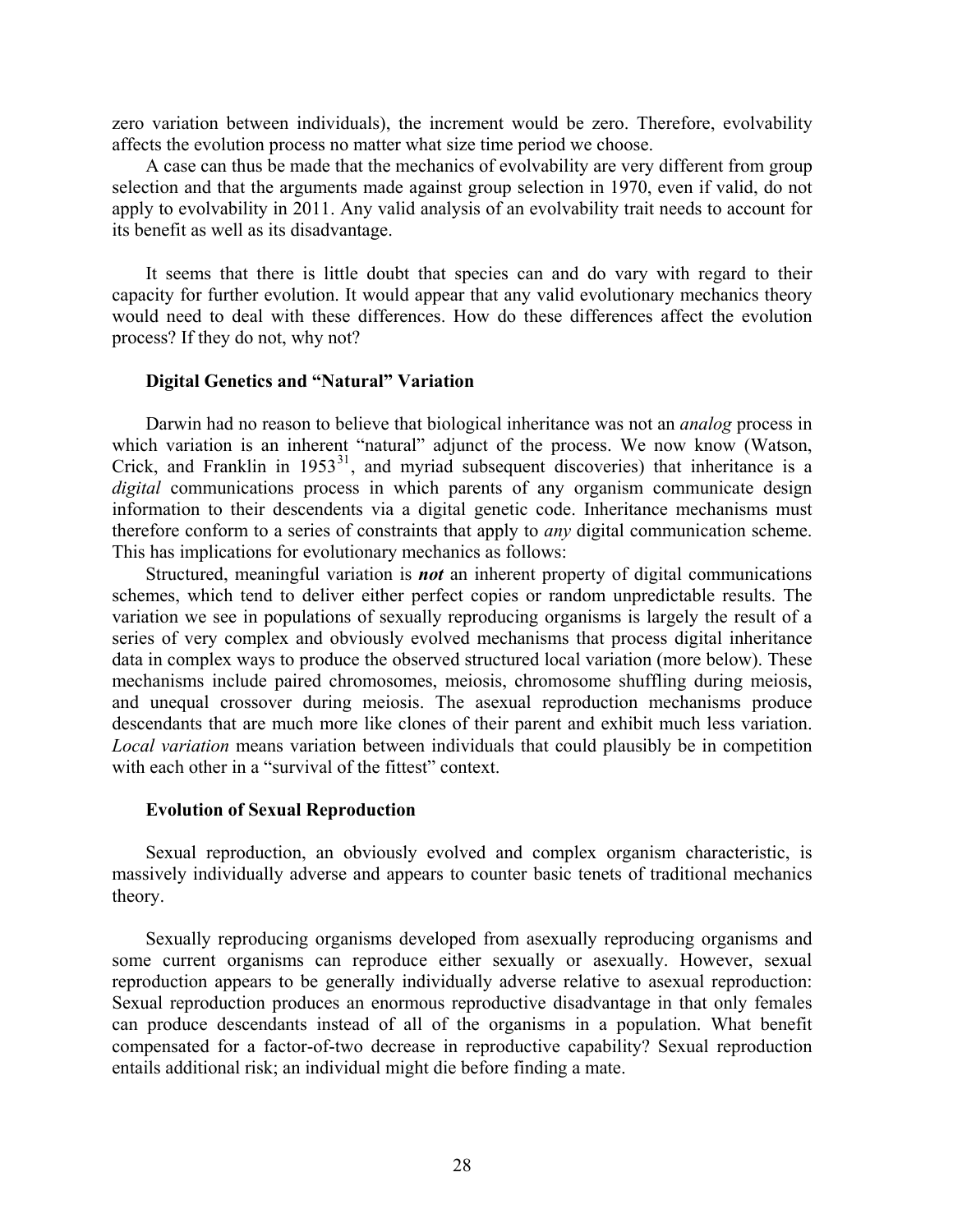If the evolutionary goal of every organism is to propagate its own personal design by living longer and breeding more, sexual reproduction appears to be a giant step backward relative to asexual reproduction. A parent organism is now sharing control over a descendant's design with a mate and cannot assume that its descendants will reflect its personal design. Further, because of the characteristics of diploid sexual reproduction, descendants may not resemble *either* parent.

In a haploid organism like a bacterium, if a mutation causes a phenotypic change, every organism possessing the mutation expresses the phenotypic result. In diploid organisms that subsequently evolved, some (recessive) mutations do not result in a significant phenotypic effect unless the mutation appears in both of the organism's genomes. This results in a situation in which mildly adverse mutations can propagate better and mildly beneficial mutations would propagate less well than in the haploid case. Why would an organism evolve a mechanism that reduces its ability to execute its evolutionary goal? One answer: More variation increases evolvability.

If variation is essential to the evolution process as specified by Darwin, sexual reproduction presents an interesting tradeoff: If an animal had an inherited behavioral trait that caused it to prefer mating with animals that most closely resembled itself, e.g. close relatives, that would produce descendants that most closely resembled the parent and thus best satisfied its evolutionary goal but exhibited little variation. If an organism had a behavioral trait that caused it to seek mates that were as different as possible from itself, that would produce more local variation at the expense of its ability to propagate its personal design. This is an example of how an evolved characteristic (the behavior) can affect the evolution process and suggests a specific tradeoff between evolvability and traditional individual benefit.

#### **Mutations and Selectable Properties**

Most people tend to think of the evolution process in terms similar to the following: A mutation occurs and causes a phenotypic change. The change either does or does not increase the organism's ability to survive and reproduce. Natural selection either selects or does not select the change. Repeat. We can call this the "one mutation at a time" scenario.

The human genome (as determined by the Human Genome Project<sup>[32](#page-32-0)</sup> in 2001) consists of a genetic code containing about 3.3 billion letters. Since the code uses four possible letters (A, C, G, T), each letter conveys two bits of information. The genome therefore contains 6.6 billion bits or 825 megabytes of digital data. Some of the letters are different in normal people (defined as at least one percent of the population). Perhaps the letter at position 2,323,565,022 in the code is an "A" in 12 percent of the people and a "G" in the remaining people. In the human population there are as many as *ten million* of these *single nucleotide polymorphisms* (SNPs), each of which is nominally the result of a different mutation that occurred at a different time and place. The SNPs convey most the inheritable differences between individual humans. Only a small percentage of the SNPs are in exons or otherwise likely to affect phenotype.

If we compile a list of plausible "selectable" survival parameters for a complex animal, we might include such items as speed, strength, intelligence, visual and other sensory acuity, etc. More species-specific items might include ability to climb trees, dig holes, fly long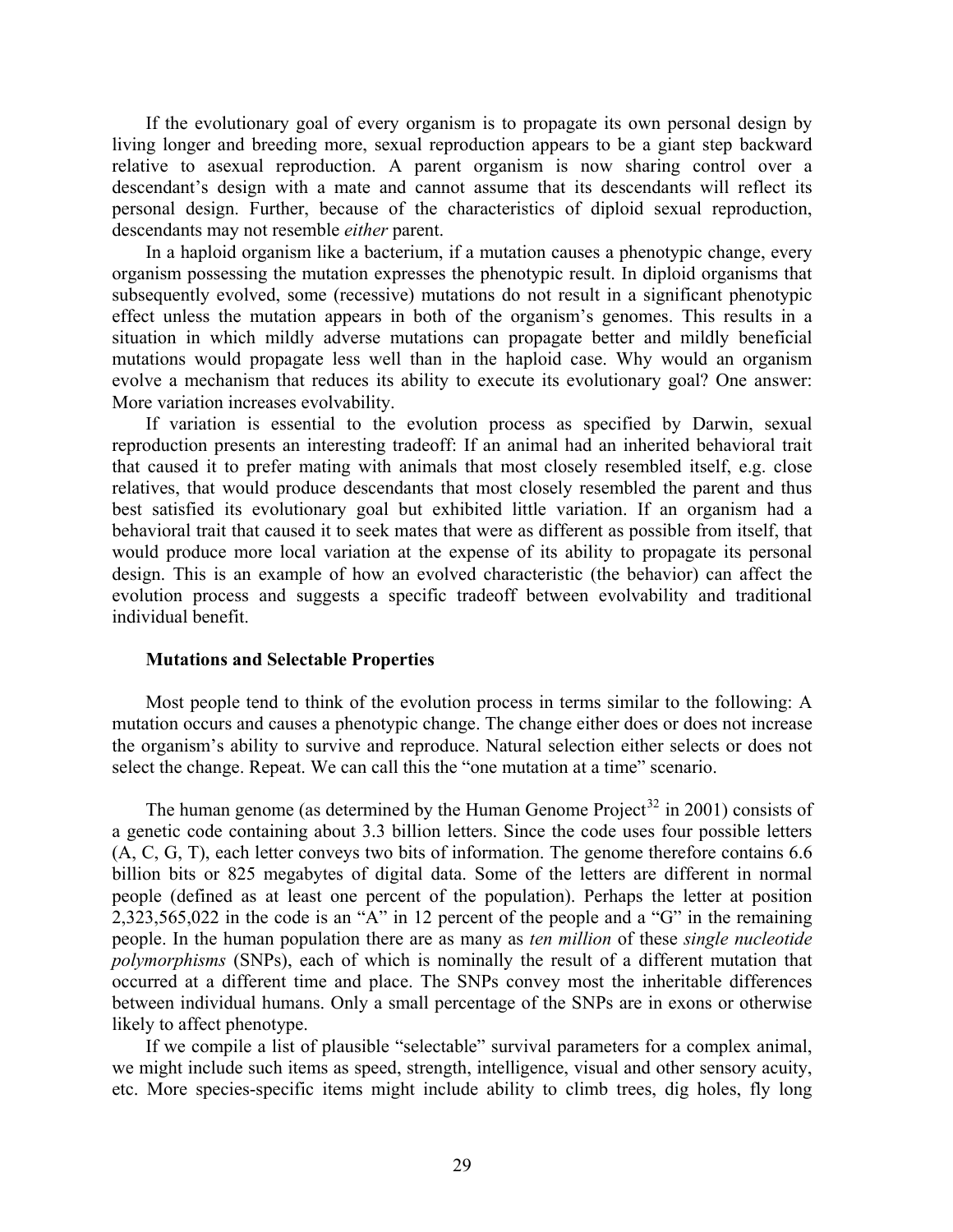distances, etc. Each survival parameter is affected by many SNPs, each of which, individually, has little effect.

We could imagine that a complex performance parameter such as "speed" is affected by as few as 1000 of the SNPs. Each of these SNPs has a "fast" and "slow" variant. The genetically determined speed of an animal is thus determined by how many of the "fast" variants the animal possesses in its two genomes. By *combining* a larger number of "fast" variants, an animal might be very dramatically faster than one that possessed a large number of "slow" SNPs. From this discussion, we can see that the selectable entity is *not* a mutation but rather a particular *combination* of *mutational differences* that contemporaneously exist in the local population. Occasionally a new mutation introduces a new SNP to the pool.

This sort of analysis dramatically increases issues surrounding the evolution process. Instead of analyzing how a particular mutation would be processed by the inheritance mechanisms and natural selection process, we are now concerned with how *combinations* of mutational differences are handled during inheritance. As mentioned earlier, *many* aspects of inheritance mechanisms plausibly introduce linkages that affect propagation of particular combinations.

Note that sexual reproduction, by shuffling genetic data during meiosis, produces a different combination of SNPs in every individual allowing nature to rapidly test which *combination* produces the best evolutionary benefit. This kind of analysis strongly suggests that sexual reproduction evolved to produce local variation, an evolvability characteristic, and that an evolvability characteristic can offset an individual disadvantage.

#### **Evolution of Intelligence**

Intelligence belongs to a family of organism design characteristics that depend for their utility on the *acquisition* of something that *accumulates during* the organism's life and consequently present a special evolvability problem. Intelligence is the ability to *acquire* information about the external world, store that information, and use the information to improve survival or reproductive capability. Intelligence is useless without the acquired information (experience) and conversely experience is useless without intelligence. The selectable property is therefore *wisdom*, essentially the product of experience and intelligence. Experience gradually accumulates during the life of an organism. If animals were immortal, the difficulty is that an older, less intelligent but more experienced animal could have more wisdom and therefore more fitness than a younger, less experienced but more intelligent animal. This situation would work against the evolution of intelligence. A design-limited life span acts to limit this otherwise destructive benefit of age. According to this concept, more complex animals that display more intelligence would obtain a larger evolvability benefit from a purposely limited life span.

Immunity presents a similar problem. The *evolved* characteristic here is the *ability* to *acquire* immunity to pathogen infection through progressive accumulative exposure to different pathogens. The *selectable* characteristic is the acquired immunity. Immortality would work against the evolution and retention of the very complex design characteristics that provide for *acquisition* of immunity.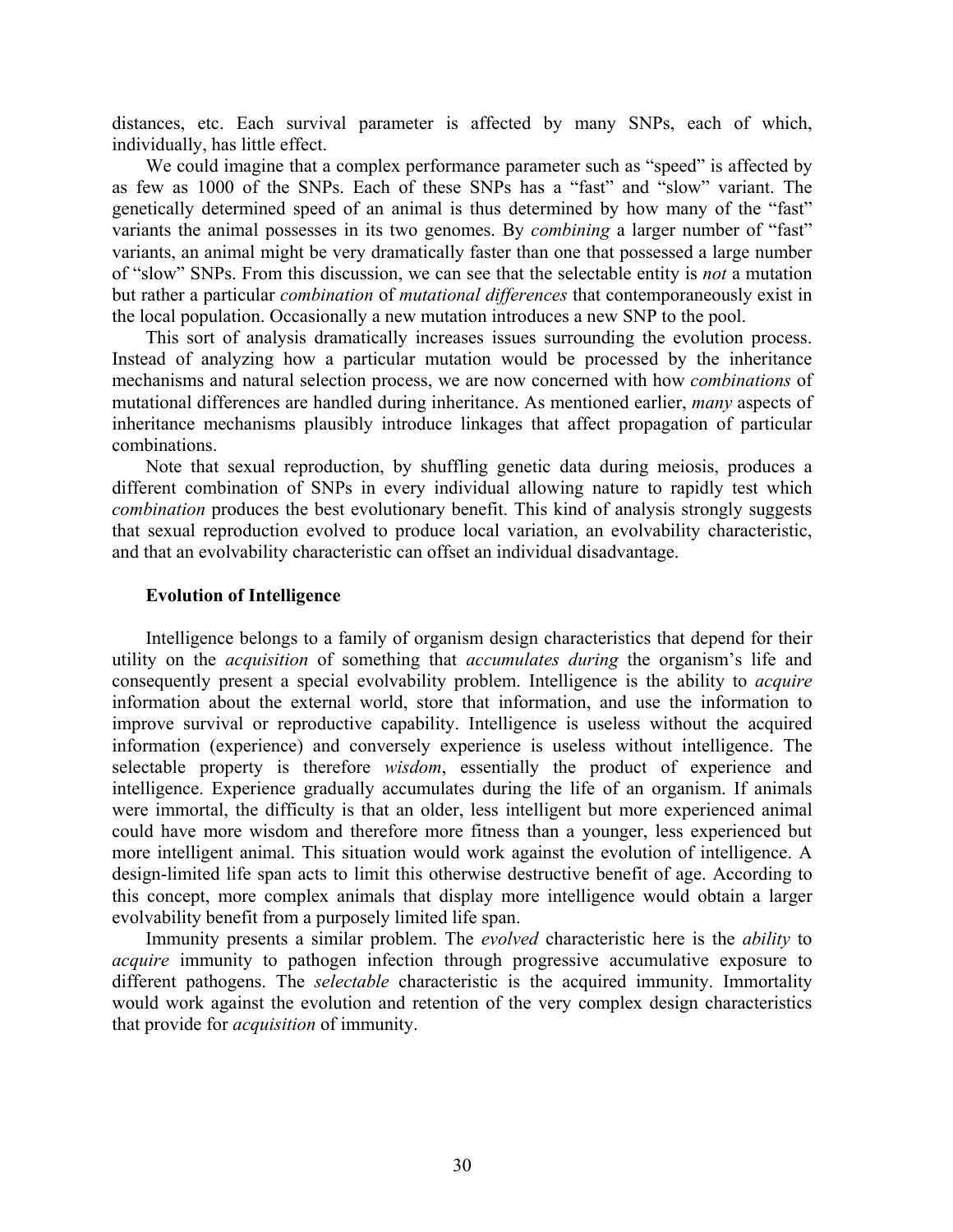#### **Adult Death Rate and Evolvability**

*Adult death rate* is an important evolvability parameter, especially in connection with aging and life span. To understand why this is so we need to discuss *probability, performance,* and *expressed characteristics*.

If we wanted to study how a particular coin *design* affected its *performance* in producing "heads" or "tails" in coin flipping we could perform *trials*. One flipping trial tells us nothing about the coin's performance because the outcome is a matter of chance. However, if we perform very many flipping trials of coins having the same design, we could distinguish *very* small differences in the *probability* of the design producing a head vs. tail. The time required to accomplish this task is inversely proportional to the *rate* at which trials are performed.

In an evolution context, the life of an organism is essentially a *trial* of the *performance* of the particular *design* possessed by that organism regarding its ability to live longer and breed more. As with the coins, a single life has little evolutionary significance but many lives can distinguish between very small differences in the performance of a particular organism design. The rate at which organisms live their lives and therefore execute trials could be an evolvability factor in that it constrains the time required for evolution to take place. Death rate (equivalent to life rate) is therefore an evolvability factor. If organisms lived twice as long, then, everything else being equal, it would take twice as long for an evolutionary increment to take place. This idea needs further refinement as described below.

Latent characteristics, by definition, cannot affect the performance of an organism and therefore cannot affect the evolution process. In order to affect evolution the characteristic must be *expressed* in such a way as to plausibly affect *performance* of the organism. Therefore, generally speaking, deaths of juvenile organisms *do not contribute to the evolution of characteristics that are only fully expressed in adults*. Thus, *adult death rate* is an evolvability factor that affects the time required to accomplish an evolutionary increment.

Many organism design characteristics could affect adult death rate and thereby evolvability. Let us compare an immortal population to an aging mammal population. In the immortal case, some organisms would live very long lives and produce many descendents. In order for the population size to be the same as in the aging case, proportionally more animals would have to die as juveniles. There would thus be fewer adults in the immortal population. Adult death rate would be lower and the immortal population would not be able to adapt (evolve) as rapidly as the aging population. This is *one* of the ways in which immortality would adversely affect the evolution process.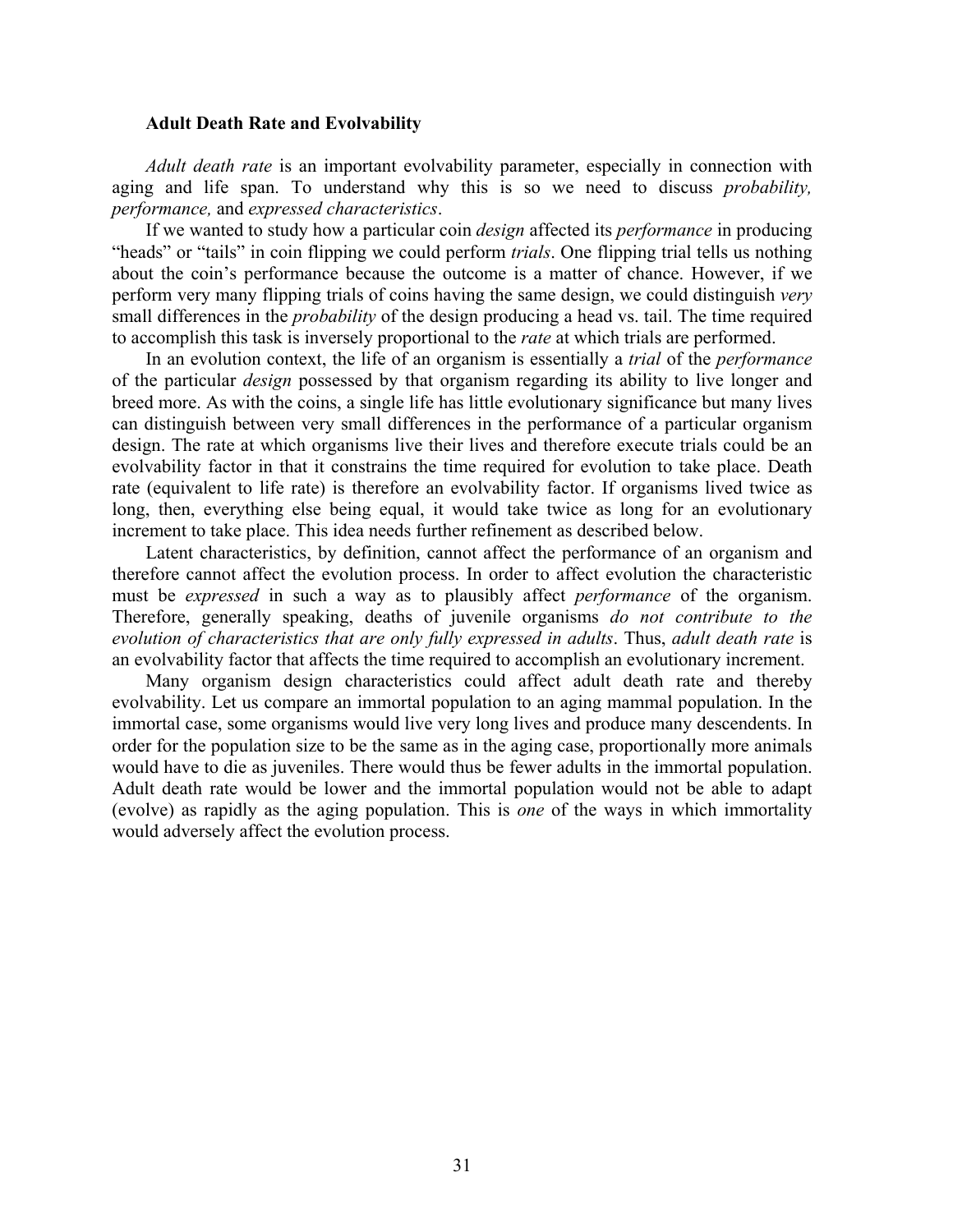# <span id="page-31-2"></span><span id="page-31-0"></span>**References**

<span id="page-31-1"></span>1 United States Centers for Disease Control (CDC) National Center for Health Statistics

 $3$  Darwin. *The Origin of Species*,  $6<sup>th</sup>$  ed. 1872. Miscellaneous Objections to the Theory

5 Hamilton, W, *The Evolution of Altruistic Behavior*, American Naturalist 97:354-356, 1963

6 Dawkins R. The Selfish Gene, 1976 revised edition 1986, Oxford University Press ISBN: 0-19-286092-5

7 Wagner G. *Complex Adaptations and the Evolution of Evolvability*. Evolution. 1996 8 Weismann, August, *Uber die Dauer des Lebens*, Fischer, Jena

9 Medawar P. *An Unsolved Problem of Biology*. 1952. H.K. Lewis & Co., London.

10 Williams, G *Pleiotropy, natural selection and the evolution of senescence*. 1957. Evolution 11, 398-411

11 Kirkwood T.B.L, Holliday F.R.S. *The evolution of ageing and longevity*, 1979.

Proceedings of the Royal Society of London B 205: 531-546

<sup>12</sup> Skulachev V. *Aging is a Specific Biological Function Rather than the Result of a Disorder in Complex Living Systems: Biochemical Evidence in Support of Weismann's Hypothesis.* Biochemistry (Mosc). 1997 Nov;62(11):1191-5.

13 Goldsmith T. 2008. *Aging, evolvability, and the individual benefit requirement; medical implications of aging theory controversies*. J. Theor. Biol. **252** (4): 764–8

14 Mitteldorf J. *Aging selected for its own sake*, Evolutionary Ecology Research, 2004, **6**: 1- 17

15 Libertini, G. (2008). *Empirical evidence for various evolutionary hypotheses on species demonstrating increasing mortality with increasing chronological age in the wild*. Scientific World Journal **19** (8): 182–93

16 Hayflick L, Moorhead PS (1961). *The serial cultivation of human diploid cell strains*. Exp Cell Res **25**: 585–621.

 $17$  Apfeld J, Kenyon C. Regulation of lifespan by sensory perception in Caenorhabditis elegans. Nature 1999.

18 Bartke, Antebi. *The endocrine regulation of aging by insulin-like signals*, Science 2003 Feb 28;299(5611):1346-51

19 Weindruch R, Walford RL, Fligiel S, Guthrie D. *The retardation of aging in mice by dietary restriction: longevity, cancer, immunity and lifetime energy intake*. J Nutrition 1986; 116: 641-54

20 Liu PY, Brummel-Smith K, Ilich JZ. *Aerobic exercise and whole-body vibration in offsetting bone loss in older adults*. J Aging Res. 2011 Jan 3;2011:379674.

21 Dorman J, Albinder B, Shroyer T, Kenyon C. *The age-1 and daf-2 genes function in a common pathway to control the lifespan of Caenorhabditis elegans*. Genetics 141(4), 1399- 1406 (1995)

22 Skulachev VP, Longo VD. *Aging as a mitochondria-mediated atavistic program: can aging be switched off?* Ann N Y Acad Sci. 2005 Dec;1057:145-64

<sup>2</sup> Charles Darwin, *On the Origin of Species*, 1859, ISBN 0-375-75146-7

<sup>4</sup> Wayne-Edwards V. *Animal Dispersion in Relation to Social Behaviour*, Edinburgh: Oliver & Boyd, 1962